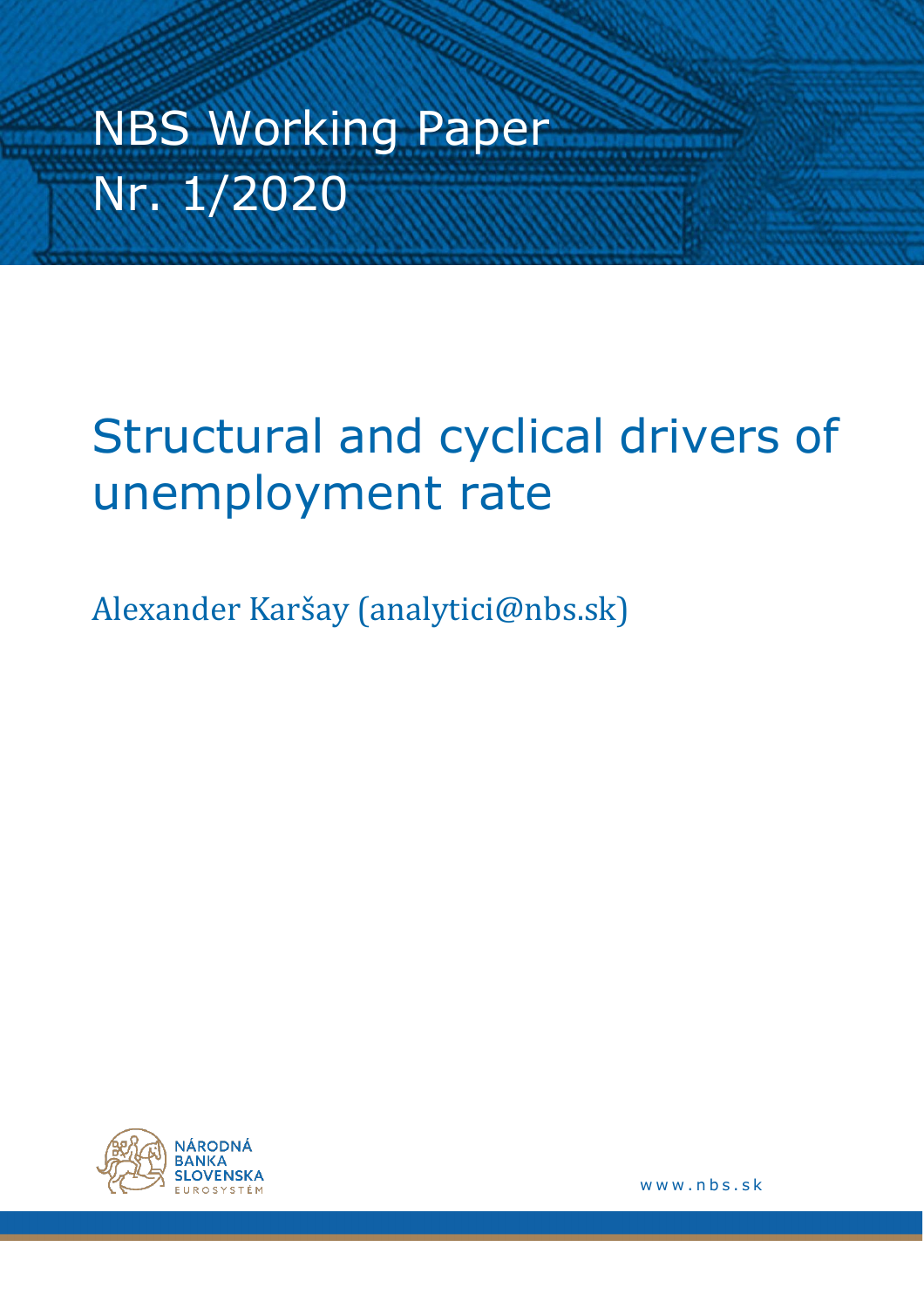

© Národná banka Slovenska 2021 research@nbs.sk

This publication is available on the NBS website https://www.nbs.sk/en/publications-issued-by-the-nbs/research-publications

The views and results presented in this paper are those of the authors and do not necessarily represent the official opinion of the National Bank of Slovakia.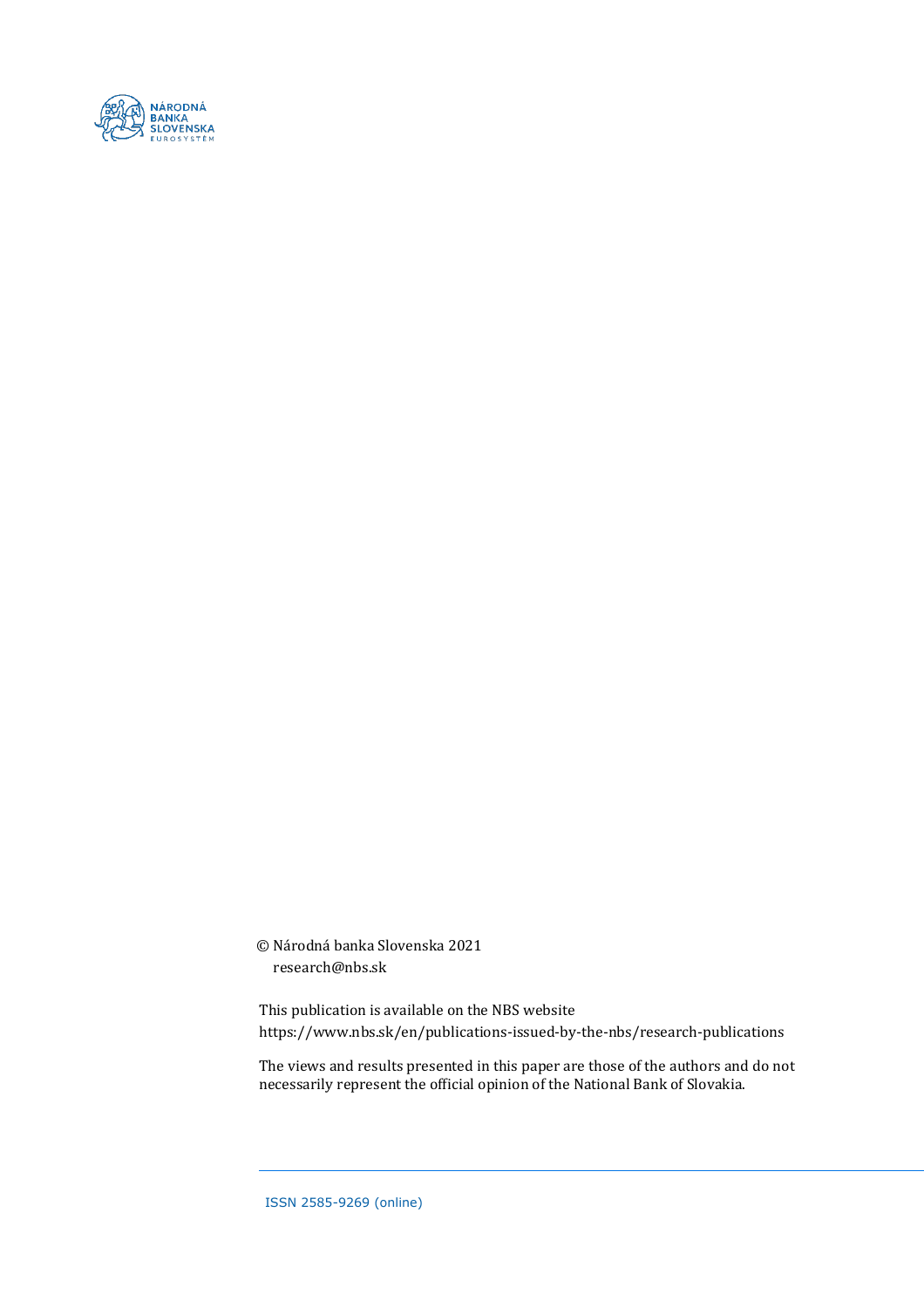## Structural and cyclical drivers of unemployment rate

Alexander Karšay

#### **Abstract**

The study presents main structural and cyclical drivers most likely driving unemployment rate developments in the period of the recent labour market expansion in Slovakia in 2014 – 2019. It presents estimates of the impact of individual drivers on structural unemployment rate using panel regression methods. The contributions of drivers to unemployment developments are presented for V4 countries. We also provide a hint as to likely future drivers of unemployment in the Slovak Republic in coming years. The 2014 – 2019 period in Slovakia was characterised by both a structural and cyclical decline in unemployment. The structural decline was driven by active labour market policies, demography, workforce mobility, to some extent higher quality of human capital and labour productivity. The current pandemic crisis causes an upward adjustment of unemployment unwinding previous imbalance. This is accompanied by efforts to increase efficiency of production processes due to general automation drive as well as potential lagged impacts of dynamic growth of labour costs. These factors could potentially offset other opposite structural forces, namely demography and potential output growth.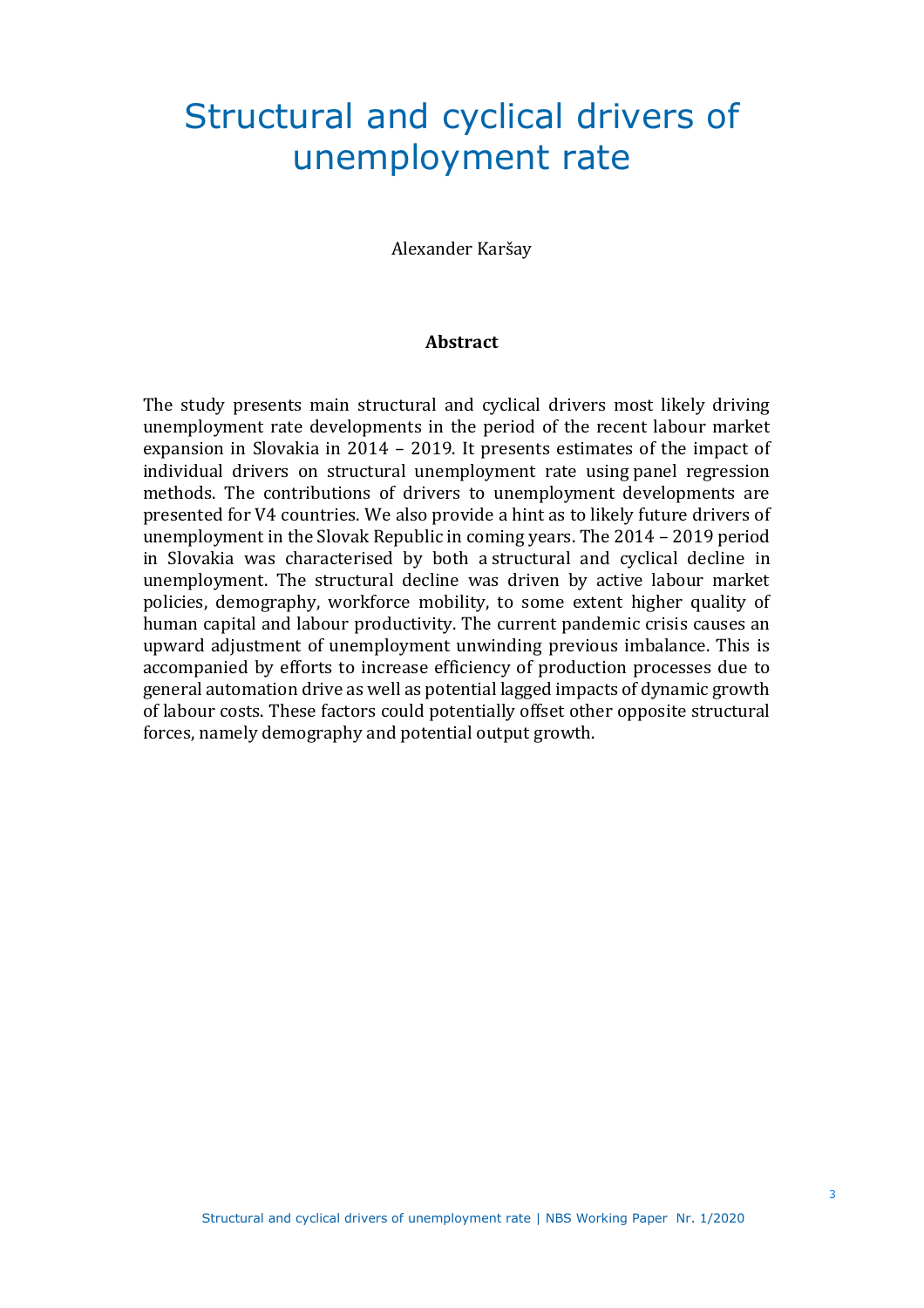## 1. Introduction

This study deals with unemployment rate<sup>1</sup> developments in Slovakia and to some extent also the other V4 Central European countries (Czech Republic, Poland, Hungary). The main aim is to identify the main driving forces of declining unemployment rates in V4 countries in the recent post-crisis recovery period 2014 – 2019. The approximate magnitudes of the impact of each of the main drivers is estimated for each of the four countries. To this end, a fixed effects regression model is fitted with subsequent verification using the Arellano-Bond estimator. We also provide a brief outlook of likely influences on unemployment rate in Slovakia in the coming years.

The inspiration for this work comes from the literature on panel estimation of unemployment drivers in OECD countries. The dependent variable is typically the unemployment rate or its structural version2. Orlandi (2012) finds similar estimates regardless of which one of the two is used as the dependent variable. This implies that structural drivers' impacts on unemployment rates could be interchangeably estimated using either the standard unemployment rate or the structural one. Explanatory drivers of unemployment from other studies are summarised in table 1. The dominant type of regression is a levels specification, while a minority of studies applies specifications in first differences (an overview is provided by Heimberger (2019)). The estimation procedure typically relies on panel regressions methods using fixed effects. In some cases, a cointegration test is also applied to show that the estimated relationship is stable and reliable. Further robustness tests are also often based on Arellano-Bond estimation, which is a dynamic panel estimation method based on the generalised method of moments. This method can improve the reliability of estimated coefficients, as it helps to eliminate endogeneity and autocorrelation in the regression. The above methods are being utilised e.g. in the studies by Orlandi (2012) or Bassanini and Duval (2009). Results based on data for Slovakia are obtained by Habrman and Rybák (2016).

The current paper makes a number of contributions to the existing literature. It provides up-to-date estimates based on data for most EU countries, which is not common especially for the more recent EU member states. A new feature is also the inclusion of the level of structural output as one of the main drivers of unemployment. This variable exhibits a potentially important role in the observed long-term decline in a number of countries. The results obtained are validated by a number of cointegration tests and additional equation specifications. We show an important role of demography and active labour market policies in shaping unemployment. In some of the presented equations, we observe a significant upward impact of labour cost shocks on unemployment (keeping country level economic performance unchanged) and labour market hysteresis effects3. We aim to explain the drivers of the sharp unemployment decline in the central European region (V4 countries, i.e. SK, CZ, PL, HU) in recent years.

Section 1.1 provides an overview of some of the main recent labour market developments in Slovakia and abroad. Section 2 presents some factors that could have been behind the structural improvement in the Slovak labour market in the 2014 – 2020 period based on a simple look at some statistical indicators. Section 3 applies the panel estimation with fixed effects to quantify the effects of main unemployment drivers on the unemployment rate. The estimates are then verified using the Arellano-Bond estimator. Using this estimated relationship, Section 4 then analyses what factors were behind the sizeable declines of unemployment rates in V4 countries lately. Section 5 then sketches some of the main likely influences on unemployment rates in the coming years.

<sup>&</sup>lt;sup>1</sup> The focus lies on unemployment rate, as defined by the Labour force survey (Eurostat).

<sup>2</sup> The terms structural or equilibrium unemployment and NAIRU are being used synonymically in this study. Some studies, e.g. Orlandi (2012) make a distinction between NAIRU as a measure that can vary to some extent with significant boom-bust episodes and long-term equilibrium unemployment as a more stable level given by structural features of the economy that crystallizes in the long-run, after cyclical boom-bust fluctuations fade.

<sup>3</sup> The term hysteresis means that short-term cyclical develompments can become at least temporarily reflected also in structural measures of unemployment, due to e.g. skills deterioration or difficult transition to different sectors after job loss.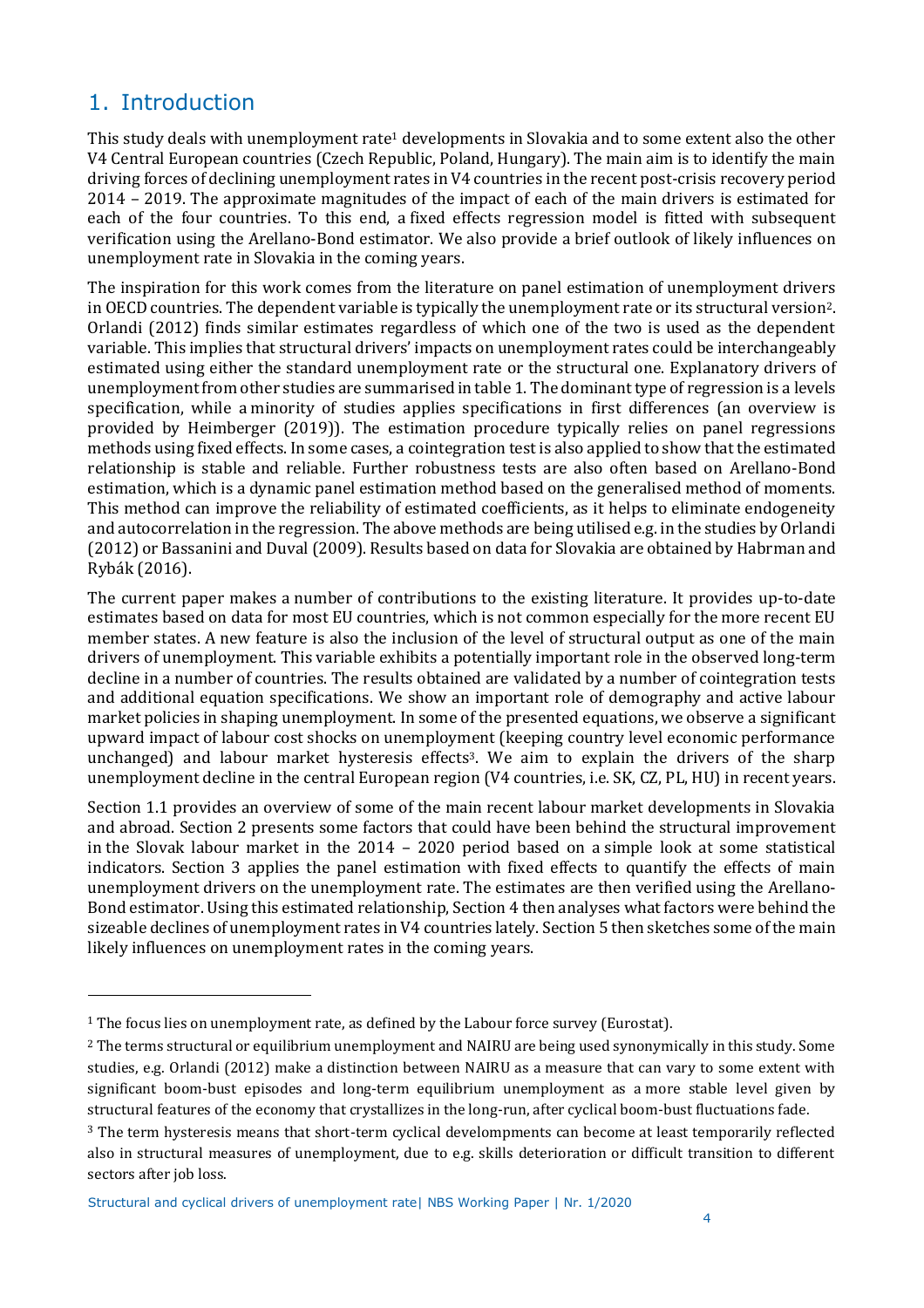## 1.1. Unemployment rate developments in 2014 – 2020

From 2014 onwards, the labour market in Slovakia recovered from the previous Great recession quickly, with the number of persons employed increasing by 258 ths. until 2019. This was largely reflected also in the decline in the number of unemployed by 228 ths. The unemployment rate has been brought down from 14.2 to only 5.8 % in 2019, which is a Slovak historical minimum.

Part of the improvement within this period seems to be of a structural, i.e. more permanent nature, as documented e.g. by OECD NAIRU estimates for several countries (Chart 1). In most countries, structural unemployment declined within the more recent period, while in the prior period, there were both positive and negative developments.

Chart 1 Equilibrium unemployment rate changes in OECD countries (change in p.p.)



Source: OECD, author's calculations Note: the first year in the OECD database is 1985.

Indicators, such as the one presented in Chart 2, also signalled labour market overheating, i.e. unemployment rate temporarily below its structural level. This was accompanied by companies' efforts to hire even more workers than the number available, resulting in rapid wage growth above the rate of labour productivity growth. More workers were temporarily integrated into the labour market than the number that can be sustained in the long run.

The overheating and generally very benign labour market developments started moderating somewhat around the turn of 2018 and 2019 due to global trade tensions and Brexit risks. At the same time the labour market started being limited by its capacity to support an ever-increasing labour input expansion which contributed to the decline in the robustness of employment growth and unemployment decline. The subsequent coronavirus outbreak had an immediate adverse impact, which meant an end to overheating and a start to a year-long upward tendency of unemployment.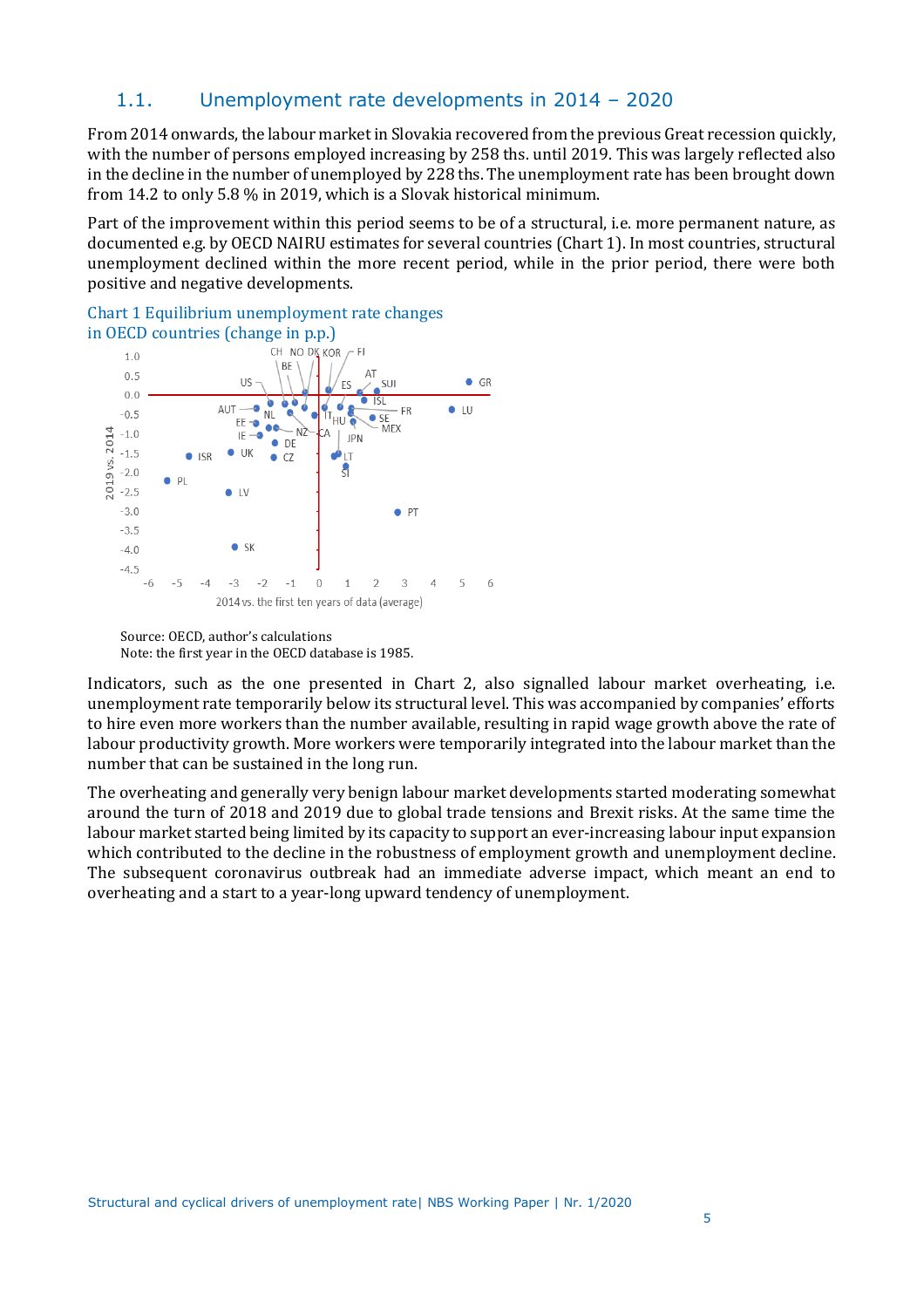Chart 2 Actual and equilibrium unemployment Chart 3 Labour market and economic

rate in Slovakia (%) performance following the Great recession (%)



## 2. Which structural factors could have supported the decline in the structural unemployment rate?

There are several potential drivers which could contribute to long-term changes in unemployment rates. A summary of significant ones found in the literature is presented in Table 1. Sections 2.1 to 2.6 are discussing those drivers, which could have contributed to the downwards adjustment of the equilibrium unemployment rate in Slovakia in the 2014 -2019 period based on descriptive statistical indicators. Together with the estimates in Section 3, this will enable us to assess which drivers most likely affected structural unemployment after the Great Recession and could do so possibly also going forward.

| <b>Driving factor</b>                                                       | <b>Detail</b>                                                                                                                                                                                                                                                                                                                                                                                                                                                                                                                                          |
|-----------------------------------------------------------------------------|--------------------------------------------------------------------------------------------------------------------------------------------------------------------------------------------------------------------------------------------------------------------------------------------------------------------------------------------------------------------------------------------------------------------------------------------------------------------------------------------------------------------------------------------------------|
| Upward phases of the economic<br>cycle                                      | Could help secure a more permanent employment presence for labour force previously<br>unable to find permanent jobs (and vice versa for opposite phases)                                                                                                                                                                                                                                                                                                                                                                                               |
| Active labour market policy                                                 | Active support of population groups excluded from permanent employment due to their<br>missing qualifications and skills                                                                                                                                                                                                                                                                                                                                                                                                                               |
| Demography                                                                  | The youth spend more time looking for optimal employment, therefore their average<br>unemployment rate is higher than for the rest of the population; an older population<br>with fewer young persons could compositionally record lower unemployment;<br>departures of large ageing population groups from the labour market could at least<br>transitionally result in increased hiring of previously excluded groups in the labour<br>market; however, overall, ageing and a decline of working-age population is an adverse<br>economic phenomenon |
| Improvements in education and<br>human capital aspects                      | This could bring about a structural increase in employment and decline in<br>unemployment                                                                                                                                                                                                                                                                                                                                                                                                                                                              |
| Labour mobility and other<br>aspects of efficient labour<br>market matching | Higher labour mobility results in an easier and faster matching of vacancies with<br>currently unemployed persons, which results in a lower unemployment rate                                                                                                                                                                                                                                                                                                                                                                                          |
| Labour productivity growth                                                  | Higher labour productivity helps generate wealth and can succeed in foreign<br>competition; unemployment could fall via resulting higher aggregate and labour demand                                                                                                                                                                                                                                                                                                                                                                                   |

#### Table 1 Which factors cause changes in the structural unemployment rate?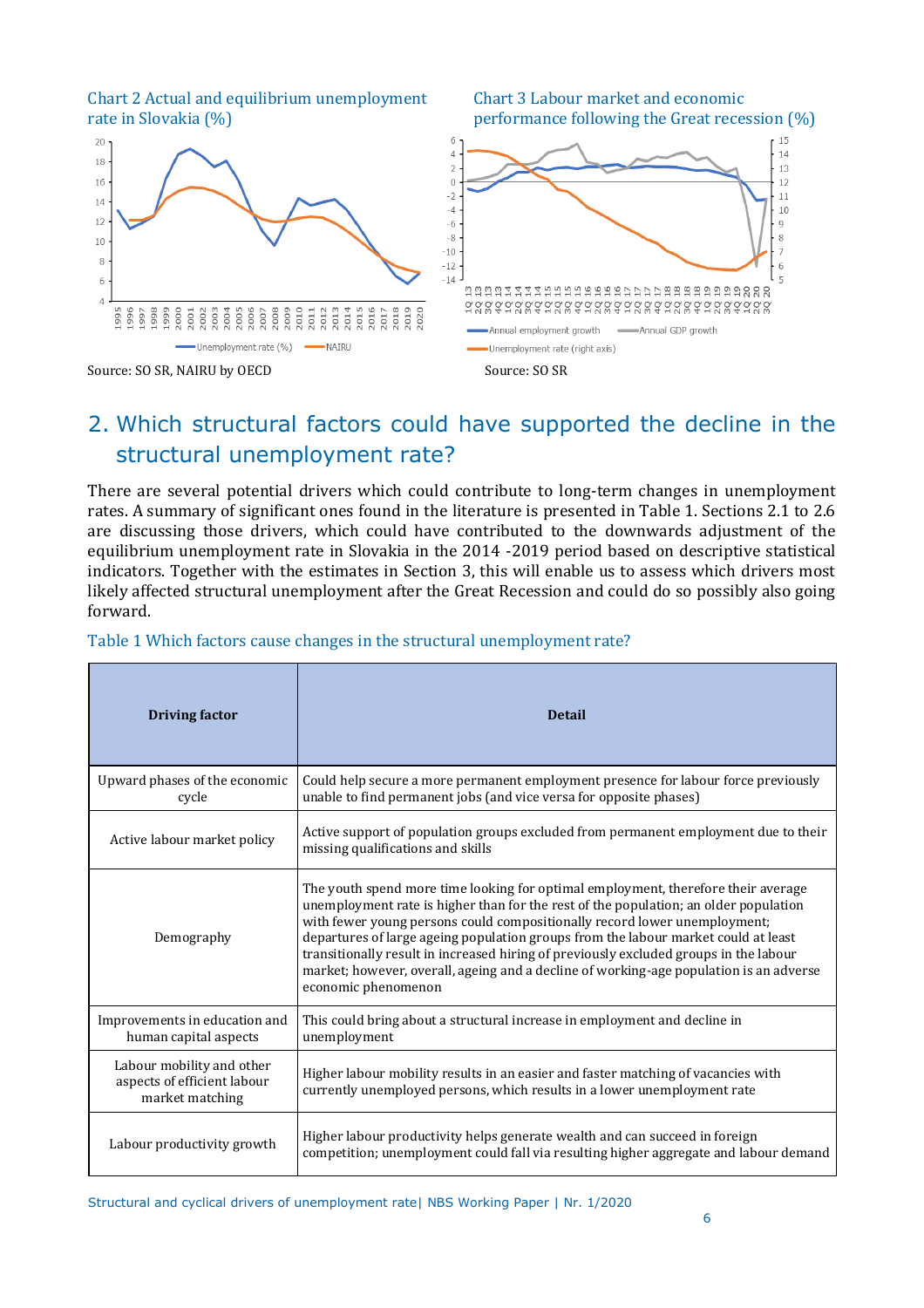| <b>Driving factor</b>                                              | <b>Detail</b>                                                                                                                                                                                                                                                                                                           |
|--------------------------------------------------------------------|-------------------------------------------------------------------------------------------------------------------------------------------------------------------------------------------------------------------------------------------------------------------------------------------------------------------------|
| Tax wedge burden                                                   | Higher taxes and social contributions reduce incentives to create jobs and vice versa                                                                                                                                                                                                                                   |
| Labour cost shocks                                                 | Wage growth higher than labour productivity growth reduces labour demand                                                                                                                                                                                                                                                |
| High and long-lasting<br>unemployment benefit<br>replacement rates | Reduce motivation to look for employment; literature however also mentions positive<br>effects stemming from the existence of unemployment benefits, as they help find<br>suitable jobs matching the skills and qualifications of the unemployed with positive<br>productivity impacts; a balance is therefore required |
| Collective bargaining coverage                                     | High wage demands by the union representatives could result in unit labour cost<br>increases and thus limit job creation; however, as above, some balance could be<br>beneficial, as bargaining could have positive productivity effects via a stronger firm-<br>employee relationship and fair bargaining conditions   |
| Strictness of employment<br>protection legislation                 | Excessive employee firing costs could drive unemployment rates higher; as above, some<br>reasonable level of protection could be beneficial in terms of supporting aggregate<br>productivity growth                                                                                                                     |
| Barriers to competition                                            | Limiting market competition results in higher costs, prices, lower investment and as a<br>result higher unemployment; similarly to the three previous factors, some regulations<br>have beneficial impact upon the economy and society in general                                                                       |
| Business environment quality                                       | Leads to higher investment, higher competition and lower unemployment                                                                                                                                                                                                                                                   |
| <b>Production Automation</b>                                       | A high rate of automation without a timely shift of labour force to other sectors could<br>result in higher unemployment                                                                                                                                                                                                |
| Skills mismatch                                                    | Skill mismatches make hiring more difficult and result in a higher unemployment rate                                                                                                                                                                                                                                    |

Source: mainly Habrman, Rybák (2016) and other studies in the bibliography section

## 2.1. Upward phase of the economic cycle

The recent period of labour market expansion provided the opportunity of entering the labour market on a more permanent basis also to disadvantaged groups, which previously struggled to enter formal employment. This could have positively impacted their skills and working habits, contributing to their structural integration into the labour market. Such beneficial impacts of temporary cyclical swings on structural unemployment outcomes is supported in the literature by e.g. Ball (2009). Chart 4 aims to demonstrate this relationship using official OECD NAIRU estimates and actual unemployment rates. To demonstrate a potential structural impact in the Slovak labour market, Chart 5 shows a marked reduction of long-term unemployment during the recent long upswing in the labour market accompanied by increased chances of finding a job for the Roma population, previously largely perceived to be standing outside of the labour market. Similarly positive developments were recorded also within the weakest regions of Slovakia in terms of unemployment rates.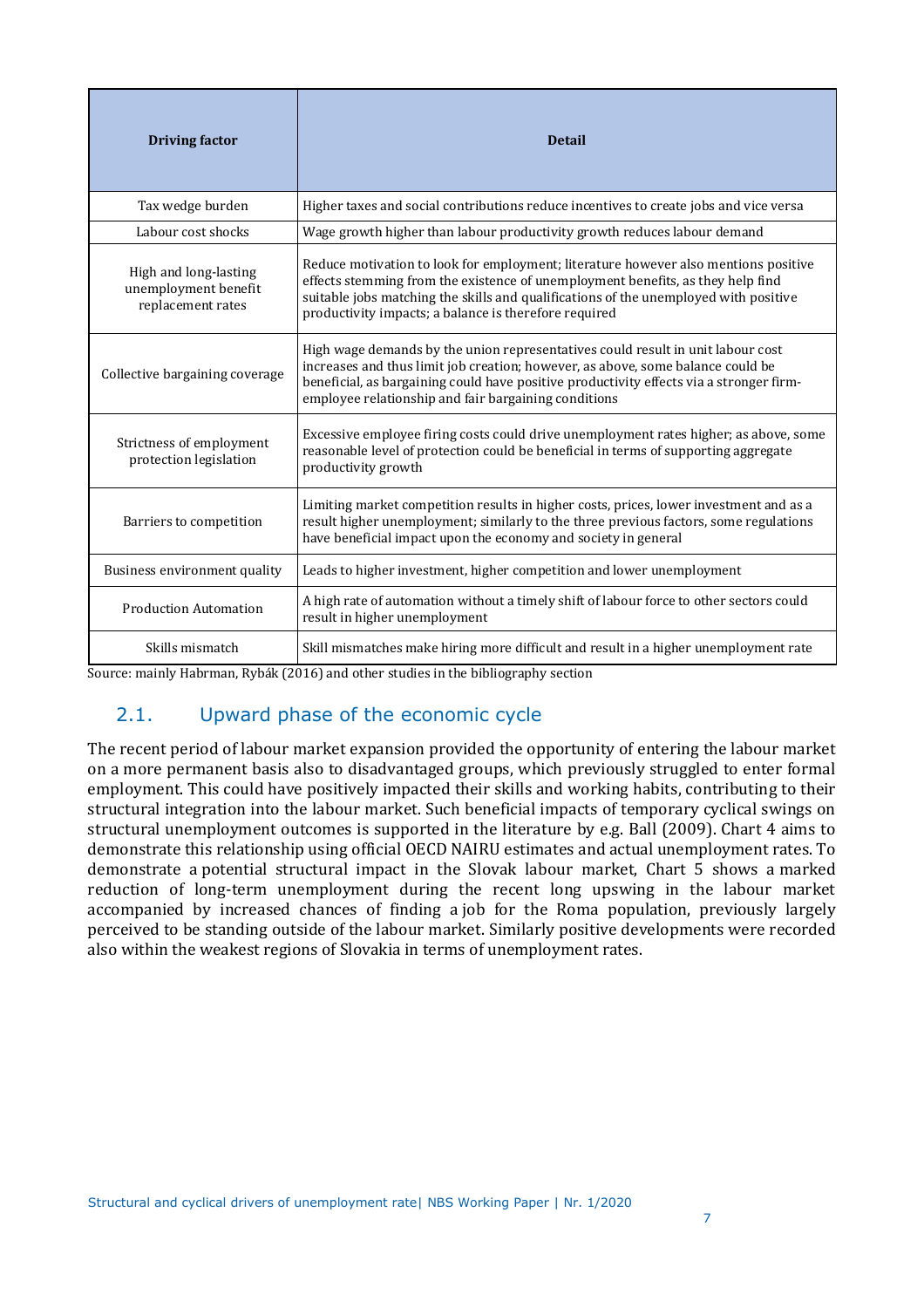Chart 4 Comovement between actual and structural Chart 5 Long-term unemployed and Roma in unemployment rates in OECD countries (3 year the labour market average vs. previous 3 years change)

#### $3.0$ **NAIRU** Crisis period (2009 - $2.0$  $2011$  $\bullet$  $1.0$ Correlation coefficient = 0.61  $0.0$ Unemployment rate  $-1.0$ Correlation coefficient = 0.46  $-2.0$ **Global recovery**  $(2016 - 2018)$  $-3.0$  $-10.0 -7.5 -5.0$  $-2.5$  $0.0$  $2.5$  $5.0$ 7.5 10.0 12.5



Source: LFS (SO SR microdata), long-term unemployed from Labour offices

> Note: the number of Roma approximated as persons with Roma nationality or speaking Roma language. Transitions Expressed as a 4-quarter moving sum and its share in the average number of unemployed Roma.

## 2.2. Active labour market policy

Active labour market policy includes measures actively helping the unemployed to improve their position in the labour market via mainly job-search assistance and guidance, retraining or incentivising employers to hire long-term or other unemployed persons. Typically, these measures have been found to improve the labour market status of participants (Card et al. (2017)). Some positive impact of youth employment incentives has been shown by Hidas (2016). Petráš (2018, 2019) shows a favourable impact of job creation subsidies in the public sector and retraining programmes.

Recently, hiring incentives for disadvantaged unemployed have gained prominence in Slovakia (Chart 6). This also holds for retraining programmes. At the same time, the overall volume of expenditure per one unemployed person increased significantly4. This suggests active labour market policy could have contributed to the observed reduction in structural unemployment rate.

measures (persons, %)

Chart 6 Use of selected active policy Chart 7 Population ageing in Slovakia

<sup>4</sup> Source: DG Employment and Social Affairs, SO SR.

Structural and cyclical drivers of unemployment rate| NBS Working Paper | Nr. 1/2020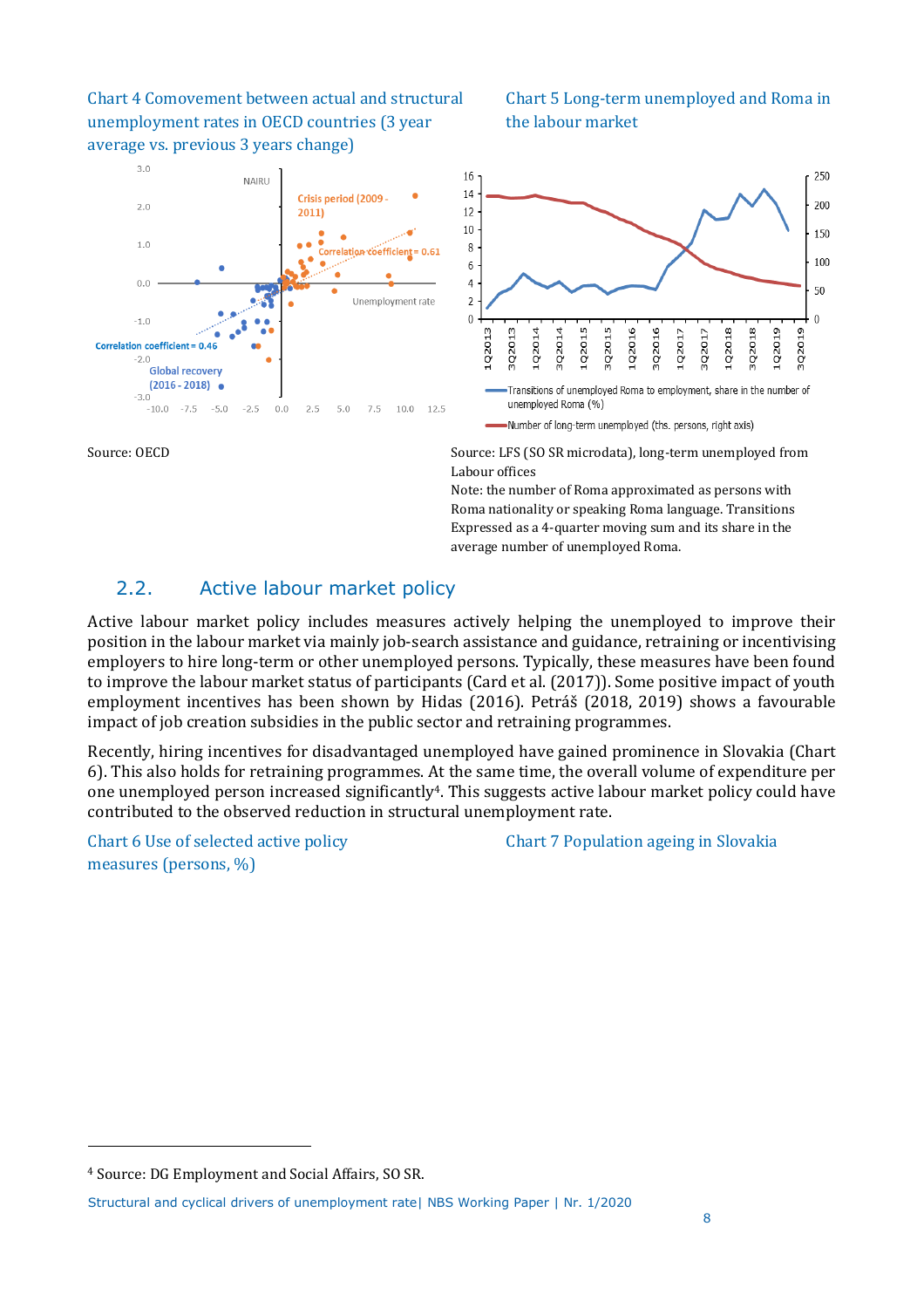

## 2.3. Demography

Since 2013, the number of working-age  $(15 - 64)$  inhabitants is declining. The number of persons nearing the age of retirement has been growing and now significantly exceeds the declining number of youths entering working age (Chart 7). As a result, the share of youth in working-age population is declining. As youth typically have a higher unemployment rate (this is a natural phenomenon across countries, as they are more prone to search for optimal employment). Their declining share therefore compositionally reduces the overall unemployment rate. The ageing and high exit into retirement also creates transitional conditions favourable to employment of some groups of population previously thought as hard to employ. More generally, a demographic and labour force decline is in the first place an adverse phenomenon from an economic perspective due to potentially adverse output, productivity and competitiveness effects which over the long run should affect also the labour market adversely.

## 2.4. Improvements in human capital quality

Human capital (education level, the level of criminality, social responsibility etc.) entails attributes which could positively affect an individual's propensity to participate in employment<sup>5</sup>. There have been some positive developments taking place over the recent years which could have supported employment outcomes, namely a higher rate of participation in tertiary education and a lower crime rate (Chart 8) $6$ . A higher rate of university education attainment at the same time helped the development of some specific sectors in Slovakia, such as corporate shared service centres and other skilled services. The increased employment in these sectors can be regarded as a structural phenomenon.

Chart 8 Human capital quality indicators Chart 9 Persons working outside their potentially affecting the unemployment region of residence (% of employment) rate (number, %)

<sup>5</sup> E.g. Ridell, Song (2011), Liu, Fraumeni (2020)

<sup>6</sup> Relatively weaker educational outcomes in previous years, such as PISA results of Slovak pupils are at the same time an important policy issue to be taken into account.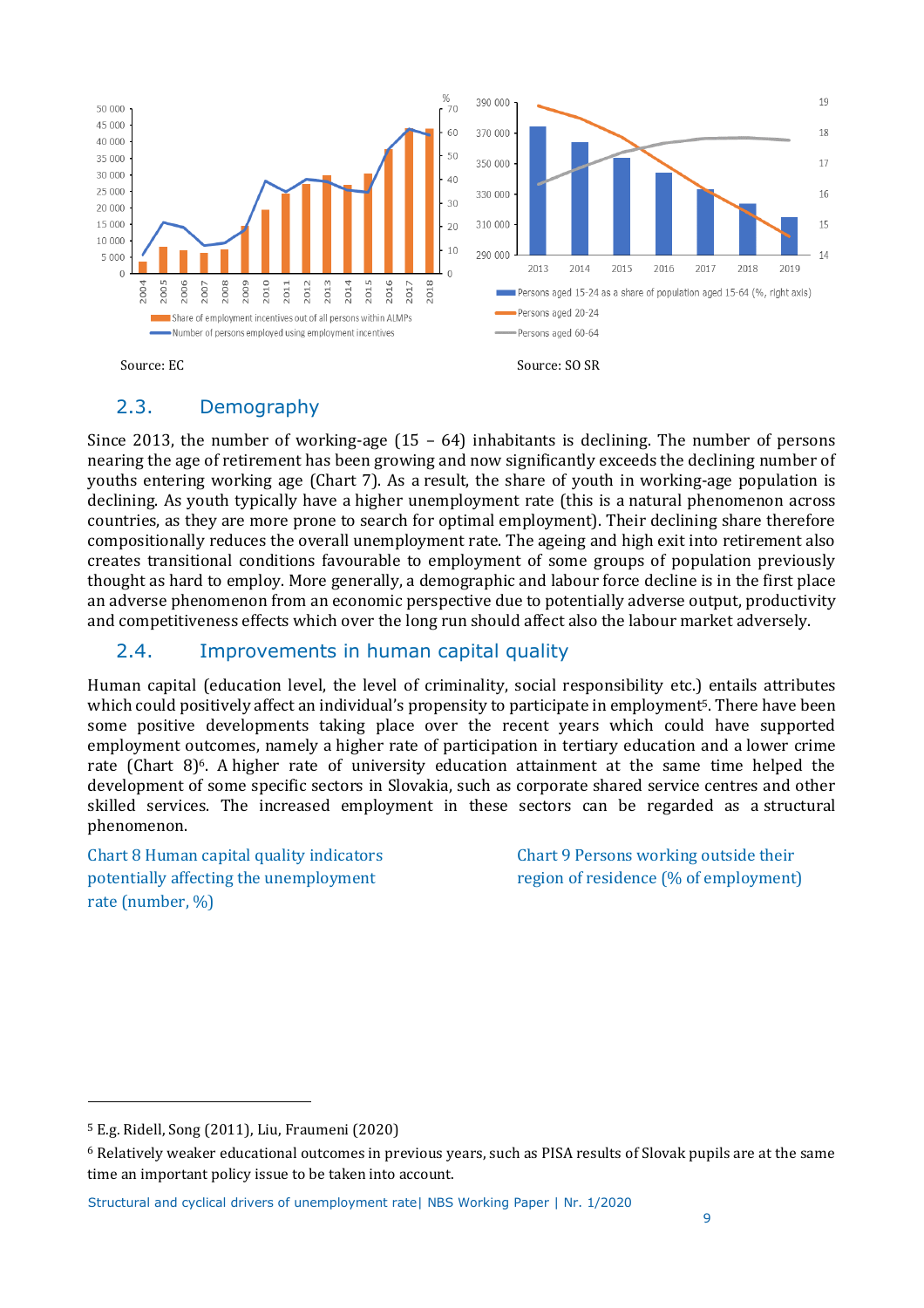



## 2.5. Increased labour mobility

Higher wages and labour demand over time led to a higher number of more attractive employment opportunities, which could have been increasingly considered also by people from more distant regions and from regions with fewer employment options. Chart 9 shows that inhabitants have become more willing to consider employment outside of their region of permanent residence. The number of those working in regions other than their permanent residence increased by around 30 % (or approximately 40 ths. persons) between 2007 and 2018. This increase suggests that higher labour mobility could be an important factor behind the observed structural unemployment decrease.

## 2.6. Higher labour productivity

Within the 2014-2019 period, labour productivity increased overall by 6.5 % (Chart 10), enabling workers to achieve higher earnings over time. This in turn allowed greater spending on services, supporting employment in the sector. Higher productivity also goes hand in hand with firm profitability and turnover, which incentivises investment potentially leading to higher labour demand. Overall, it is likely that permanently higher labour productivity has potential to pull down unemployment rates. The increase in labour productivity in Slovakia was not negligible and above EU average, but more moderate than most other countries in the CEE region.



#### Chart 10 Cumulative labour productivity increase in 2014 - 2019 (%)

Source: Eurostat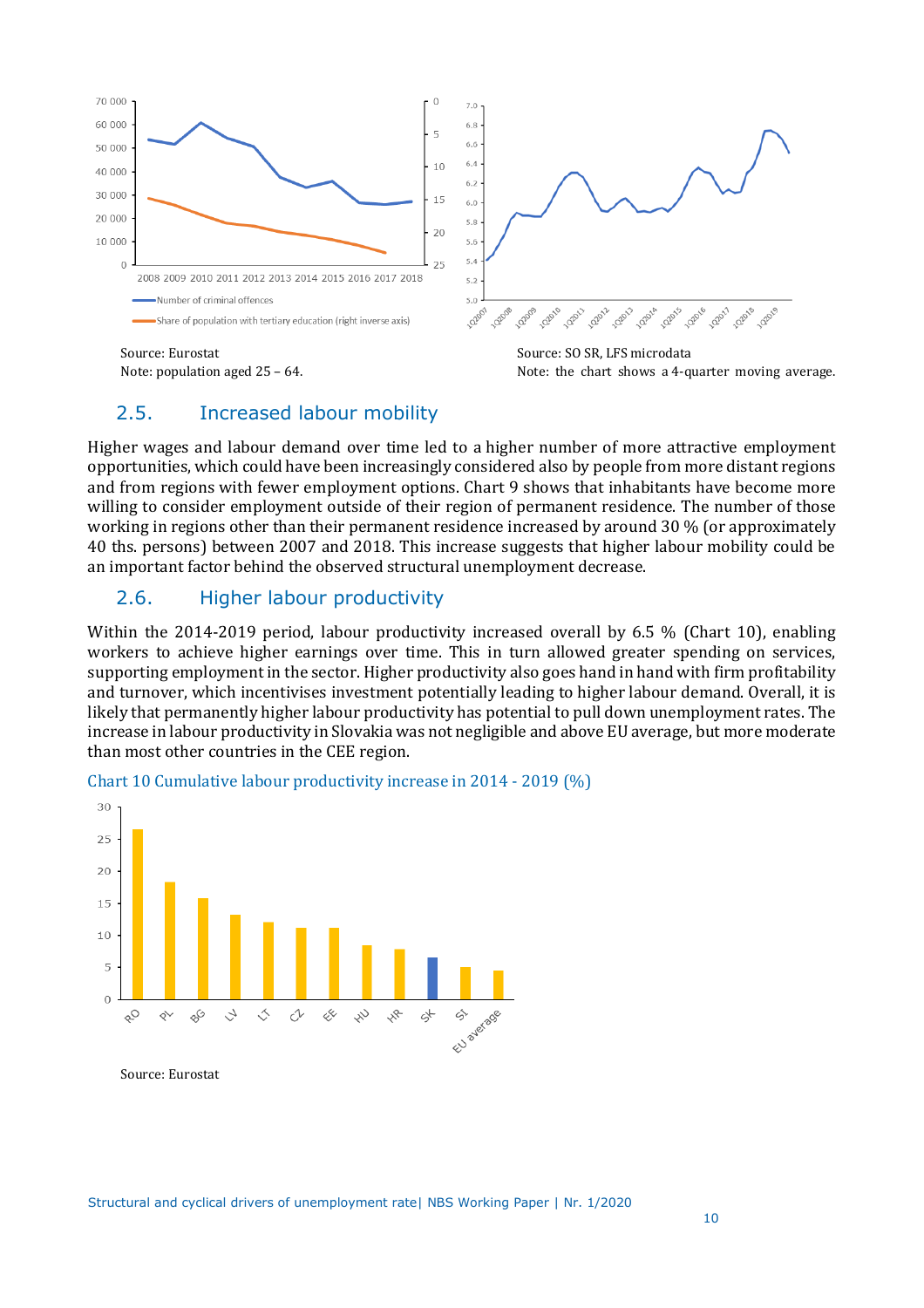## 3. Quantifying the impacts of main drivers on the unemployment rate

This section presents a panel regression model and its modifications providing estimates of some of the above indicators' impacts on the structural unemployment rate.

## 3.1. Method of estimation and variables

The model equation is estimated primarily by OLS panel regression using fixed effects<sup>7</sup>. The estimation period spans the years 2002 to 2018 for all EU countries and the UK. The variables enter the equation as level quantities. If the resulting residuals exhibit stationarity, the estimated equation can be considered as an equilibrium relationship. We focus on the relationship in levels of the variables, as some important data patterns (e.g. a potential relation between the level of economic performance and the level of unemployment) may be neglected if we only focus on changes.

The model of interest has the following form and the expected signs of the impacts of individual variables are as follows:

*(1) unemployment rateit = f (cycleit (-), labour costsit (+), almpit (-), ub\_rrit (+/-), structural economic performanceit (-), wap\_relit (+))*

We use a number of versions of the variables in equation (1) in order to verify robustness of our results showing the reaction of structural unemployment to a number of explanatory variables. Three variants of the economic cycle (*cycle*) are being utilised: an OECD output gap measure (*ygap)*, output gap calculated by an HP-filter (*ygap\_hp*) and economic sentiment indicator (*esi*). Labour costs are also being represented by 3 different indicators (unit labour costs (*ulc*), ratio of compensation per employee to nominal labour productivity (*l\_cost*)) and an indicator of tax and social security burden on labour incomes (*tax\_wedge*))8,9. The *almp* indicator represents the ratio of the volume of expenditure on active labour market policies to GDP divided by the unemployment rate to obtain an *almp* intensity measure, inspired by a number of studies, e.g. Heimberger (2019)*.* The *ub\_rr* variable represents the net unemployment benefit replacement rate. The economic performance is included via 2 alternatives. The first one is GDP per capita in constant prices and purchasing power parity (*gdp\_cap*). It is being applied in equations with *ygap* and *esi* as the cyclical indicators. The second one is the trend GDP per capita in constant prices and purchasing power parity (*gdp\_cap\_trend*) obtained via the HP-filter. This latter indicator is being applied together with the *ygap\_hp* variable. The fact that we use one cycle indicator in each estimated equation helps us to interpret the impacts of the remaining variables as impacts on the structural unemployment rate, i.e. the cyclical position is taken as given. The *wap\_rel* variable measures the number of persons of working age divided by the total population above age 15 in the base period 2002. The dependent variable is either the standard unemployment rate *ur* (Eurostat) or *nairu* (OECD). An overview of the data sources is provided in Appendix 1.

The model aims to consider the most important aggregate country-level unemployment drivers. A very high number of drivers could reduce the reliability of the estimated parameters. Moreover, some more

<sup>7</sup> The Hausman test statistic was not statistically significant, enabling the use of both fixed effects and random effects models. The random effects estimates are not substantially different from fixed effects, therefore they are not presented here. We apply cluster-robust estimation of residual variance, which should control for serial correlation at the individual country level.

<sup>8</sup> A broader set of labour cost related indicators could also include employment protection (*epl*) indices or wage bargaining indicators such as union coverage etc. However, the former has limited variability, reducing its usefulness for the type of analysis carried out in this study and bargaining indicators are missing for a number of years and countries.

<sup>9</sup> In this study, we view the tax wedge indicator as an alternative way to measure labour costs and the impacts of changes in the tax wedge as comparable to other random shocks in labour costs not reflecting labour productivity.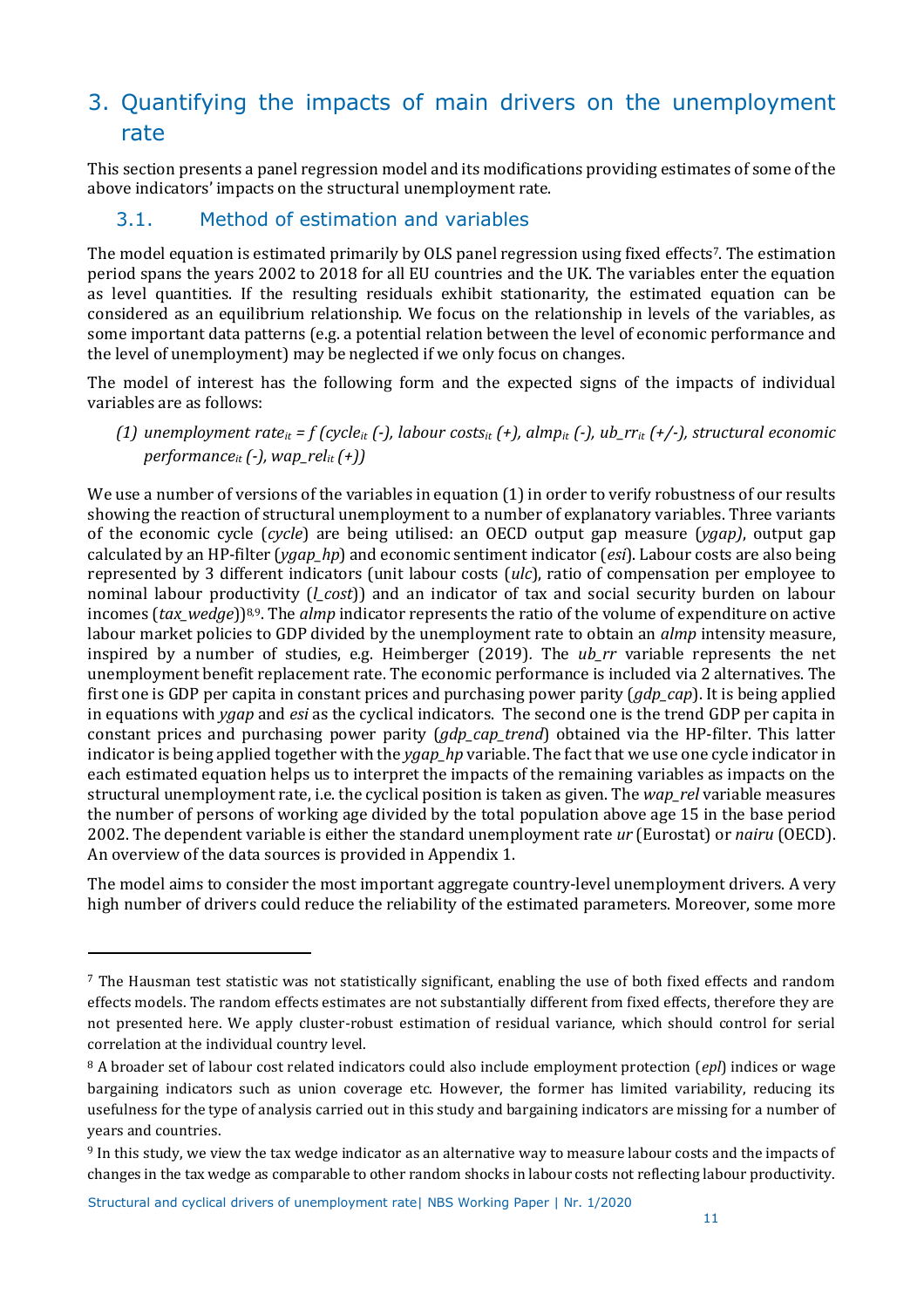detailed structural indicators of an economy with a potential effect on unemployment are not available as long enough time series. The levels of the *gdp\_cap* and *gdp\_cap\_trend* variables are included in the model to proxy some of these structural country features, such as quality of education, innovation levels, quality of the business environment etc. The GDP per capita indicators could potentially proxy favourable social and economic developments, institutional quality and their reforms within a given country with a potential impact on the unemployment rate.

The coefficients of the cycle variables in equations with *nairu* depict the possible hysteresis impacts stemming from cyclical developments, i.e. partial effects of cyclical developments also on structural variables. On the other hand, if standard *ur* is the dependent variable, the cyclical variables' impacts include both typical cyclical and hysteresis effects.

A priori, we expect beneficial impacts stemming from ALMP spending and adverse ones from levels of unemployment benefits which are too high, considering also potential positive productivity effects of the existence of an appropriate level of unemployment benefits. It is also expected that an increase (decrease) in the share of working-age population could result in some transitional increase (decrease) in unemployment rates<sup>10</sup> as additional workforce cannot be perfectly matched to available jobs (or alternatively some of the jobs turning to vacancies due to retirement are available to be filled by the unemployed). There could also be compositional effects in the same direction mentioned earlier in Table 1. Population developments are however more complex than this and there could be serious adverse effects of declining working population in terms of reduced potential output (*gdp\_cap* or *gdp\_cap\_trend*).

In the following section, we estimate these theoretical impacts using variants of Equation 1. Apart from more traditional fixed-effects estimation, we also apply the Arellano-Bond (AB) estimator, which is based on the generalised method of moments (GMM). This method provides an additional robustness test of the fixed-effects results and helps to obtain more reliable estimates as it is likely to reduce problems of endogeneity, autocorrelation and resulting biasedness of results11. This method works with first differences of the variables and their lagged values.

Alternative versions of the main equation were also estimated using time fixed effects (year-specific effects on the unemployment rate common for all countries in the sample) and one-year time lags of the individual explanatory variables. An even longer period of impact transmission is possible with the AB estimator, which entails a lagged dependent variable as the regressor.

## 3.2. Main estimates of the model equation

The estimated variants of equation 1 with unemployment rate as the dependent variable are shown in Table 2 (Table P2 in Appendix 2 is the corresponding version with NAIRU as the dependent variable). The table focusses on those specifications of equation 1 which achieved a high level of coefficient significance and explanatory power  $(R^2)$ . A full presentation of all combinations of the possible types of regression equations (with lags and/or time fixed effects) and variants of indicators (e.g. *ygap*, *ygap\_hp*  and *esi*) would be confusing and a large number of the estimated equations would have insignificant parameters. The table shows coefficient values (impact of unit changes in the explanatory variables on the unemployment rate) and  $R<sup>2</sup>$  values. It also informs whether time fixed effects or lags of variables have been used for the given estimation variant. Columns 1 to 6 show estimation results from regressions in levels of the variables and the corresponding cointegration test values. All of them confirm the presence of cointegration (i.e. the existence of an equilibrium relationship in levels) supporting consistent estimation outcomes in these cases. To verify the robustness of these results, columns 7 to 10 also show estimation outcomes based on the potentially more reliable AB estimator. Here, the estimation is carried out in first differences<sup>12</sup>, but the estimates in Table 2 can be interpreted as the impacts of unit changes in levels on the level of the unemployment rate, similarly to columns 1 to

<sup>10</sup> These transitional effects could take a number of years, as documented by Grabek, Kłos (2013); Fabiani et al. (2001); Balmaseda et al. (2000); Fritsche, Logeay (2002), Mendieta-Muñoz et al. (2020); Jean, Jimenez (2007)

<sup>11</sup> Wolbring (2019), Ullah et al. (2017)

<sup>&</sup>lt;sup>12</sup> Therefore cointegration is not tested.

Structural and cyclical drivers of unemployment rate| NBS Working Paper | Nr. 1/2020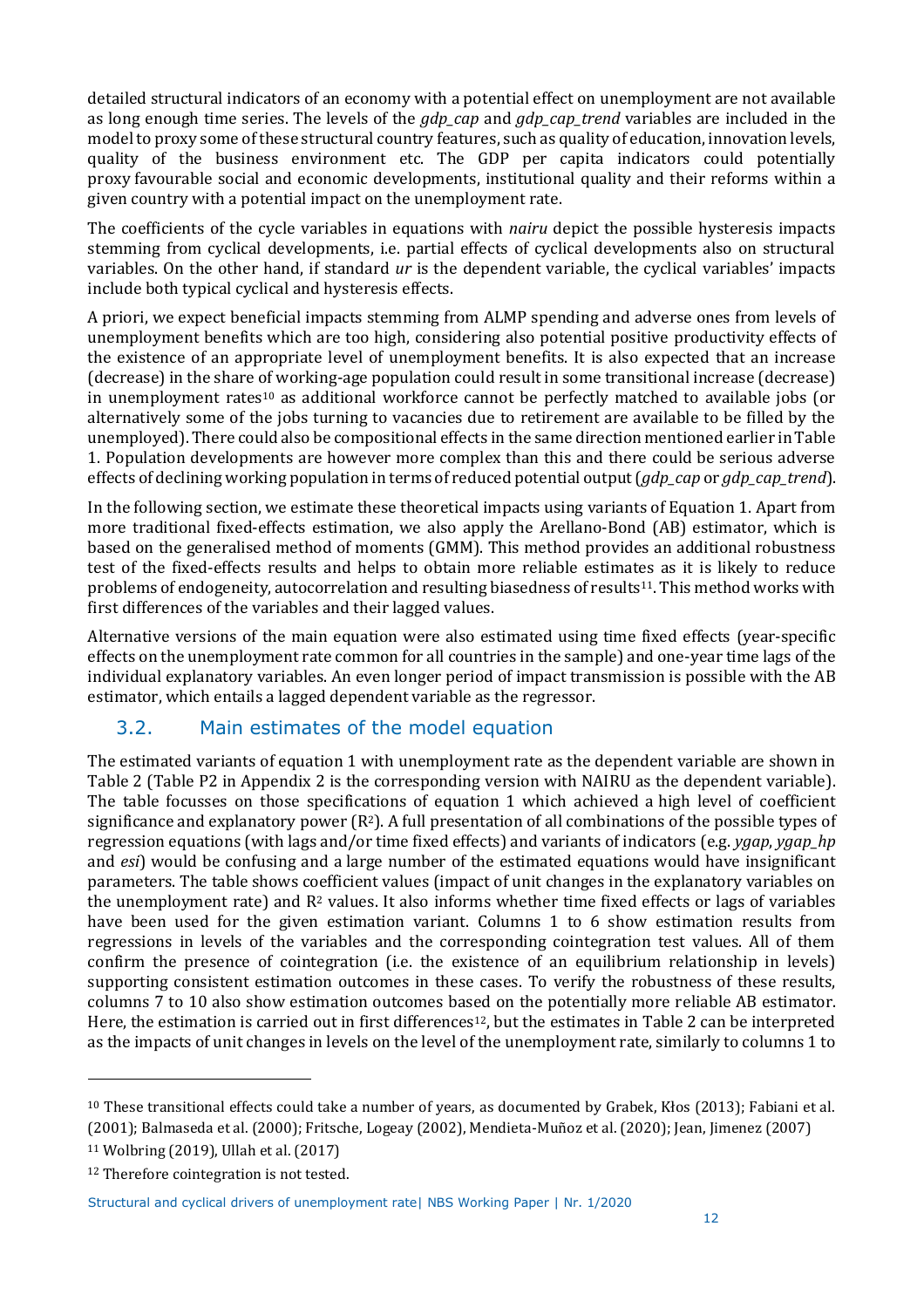6. The coefficients in columns 7 to 10 must be multiplied by a factor of approx. 2 (in Table 2) and 5 (Table P2) to obtain the long-run impact. The reason is the presence of the lagged unemployment rate as an additional explanatory variable in the AB procedure. We also tested for differences in *gdp\_cap* and *gdp\_cap\_trend* coefficient values between new and old EU member states, but these were not significant.

Some of the explanatory variables are characterised by uniformly significant coefficients with the expected sign. This holds especially for *almp, gdp and wap* variables and is also true for the table P2 with NAIRU. The influence of the cycle is also statistically significant, which also holds in most specifications with a somewhat lower magnitude in the NAIRU equations.

The *ub\_rr* variable is not statistically significant in any of the estimated cases, which underlines the case for both positive and negative effects, hard to identify with a single regression model.

There was some support for the adverse impact of increased labour cost in excess of productivity growth. Especially the *ulc* and *l\_cost* indicators have significant coefficients close to theoretical expectations except for two insignificant cases with NAIRU. The significant expected coefficients were recorded mainly with the AB estimator. The potentially higher reliability of the AB estimator and results from the literature<sup>13</sup> on labour cost shocks support the view that upward labour cost shocks above productivity growth rates can have an adverse impact on unemployment rates. As shown in Table 3, the impact could be approximately 0.2 p.p. after a 1 p.p. increase in the ratio of labour costs to labour productivity.

These results have some further important implications. We can use them to decompose (structural) unemployment rates changes over time into contributions due to individual drivers. This is not typically possible with standard filters commonly used to derive structural unemployment rates (such as HP filter, Kalman filter etc.). The above panel approach can therefore be used to complement these filters. The estimated coefficients suggest that structural unemployment can change significantly over time and that lower or persistently low unemployment can be supported by some economic policy principles: 1) implementing effective active labour market policies, 2) carry out structural reforms capable of durable increases in economic performance, 3) avoid labour cost increases without corresponding labour productivity increases. Any significant improvement in policy areas such as education, research and development, innovation, healthcare, business environment, infrastructure, environment and public services can contribute to higher structural economic performance and thus contribute to a lower unemployment rate.

Results with NAIRU in Table P2 support the idea of labour market hysteresis. Given a cyclical shock in the economy, structural unemployment rate may react in the same direction. An adverse shock can negatively affect the employability of some laid-off employees, resulting in depreciation of skills and work habits. On the other hand, a favourable cyclical shock can result in a more permanent absorption of persons originally outside of structural employment.

Table 3 presents a summary of the unemployment rate impacts of changes in individual drivers. For each variable, the summary measure is calculated as the average of significant coefficients from Table 2.

<sup>13</sup> E.g. employer surveys (Surveys of the Automotive industry association of the SR (2018, 2019)) or literature reviews such as Hamermesh (2014), Lichter et al. (2014).

Structural and cyclical drivers of unemployment rate| NBS Working Paper | Nr. 1/2020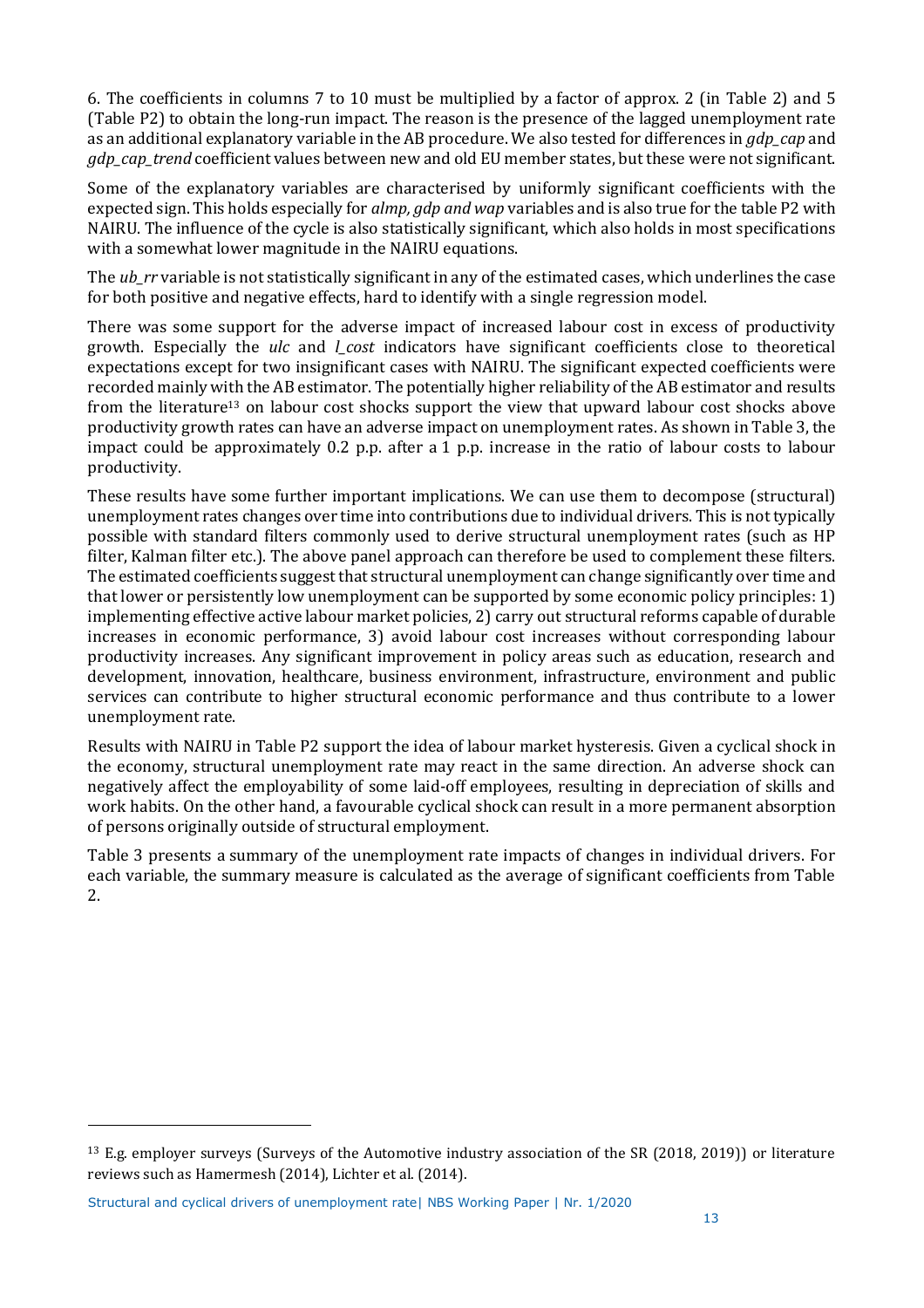#### Table 2 Regression equation estimates with unemployment rate as the dependent variable

|                                          | Dependent variable and method of estimation (equation variant number in parentheses) |               |               |               |               |               |               |                          |               |               |
|------------------------------------------|--------------------------------------------------------------------------------------|---------------|---------------|---------------|---------------|---------------|---------------|--------------------------|---------------|---------------|
|                                          |                                                                                      |               |               |               |               |               |               |                          |               |               |
|                                          | (1)                                                                                  | (2)           | (3)           | (4)           | (5)           | (6)           | (7)           | (8)                      | (9)           | (10)          |
|                                          | UR                                                                                   | UR            | <b>UR</b>     | UR            | UR            | UR            | UR            | UR                       | UR            | UR            |
| <b>Explanatory variable</b>              | FE                                                                                   | FE.           | FE            | <b>FE</b>     | FE.           | FE.           | AB estimator  | AB estimator             | AB estimator  | AB estimator  |
| lagged unemployment rate                 | $\sim$ $\sim$                                                                        | $\sim$ $\sim$ | $\sim$        | $\sim$ $\sim$ | $\sim$        | $\sim$        | $0.459$ ***   | $0.478$ ***              | $0.463$ ***   | $0.460$ ***   |
| ygap                                     | $-0.515$ ***                                                                         | $-0.537$ ***  | $-0.418$ ***  | $\sim$        | $\sim$        | $\sim$        | $\sim$        | $\sim$                   | $-0.223$ ***  | $-0.300$ ***  |
| esi                                      | $\sim$ $\sim$                                                                        | $\sim$        | $\sim$ $\sim$ | $-0.123$ ***  | $\sim$        | $\sim$        | $\sim$ $\sim$ | $\sim$                   | $\sim$        | $\sim$        |
| ygap_hp                                  | $\sim$ $\sim$                                                                        | $ -$          | $\sim$ $\sim$ | $\sim$ $\sim$ | $-0.529$ ***  | $-0.378$ ***  | $-0.312$ ***  | $-0.342$ ***             | $\sim$        | $ -$          |
| tax_w                                    | 0.093                                                                                | 0.093         | $-0.146$      | $-0.177$      | $-0.043$      | $\sim$ $\sim$ | $\sim$        | $-0.173$ **              | $\sim$        | $\sim$        |
| ulc                                      | $\sim$ $\sim$                                                                        | $ -$          | . .           | $\sim$        | $\sim$        | $0.167$ **    | $0.086$ **    | . .                      | $0.134$ **    | $ -$          |
| l_cost                                   | $\sim$                                                                               | $\sim$ $\sim$ | $\sim$        | $\sim$        | $\sim$        | $\sim$        | $\sim$ $\sim$ | $\sim$                   | $\sim$        | $0.119*$      |
| almp                                     | $-20.757$ ***                                                                        | $-18.309$ **  | $-17.775$ **  | $-22.487$ *** | $-24.732$ *** | $-21.786$ **  | $-15.934$ *** | $-7.713$ **              | $-12.263$ *** | $-12.368$ *** |
| ub_rr                                    | 0.007                                                                                | 0.002         | 0.009         | 0.026         | 0.020         | $-0.008$      | $-0.012$      | 0.002                    | 0.027         | $-0.002$      |
| gdp_cap                                  | $-10.533$ ***                                                                        | $-15.053$ *** | $-12.146$ *** | $-13.869$ *** | $\sim$        | $\sim$        | $\sim$        | . .                      | $-14.001$ *** | $-5.920$ ***  |
| gdp_cap_trend                            | $\sim$ $\sim$                                                                        | $\sim$ $\sim$ | $\sim$ $\sim$ | $\sim$        | $-11.281$ *** | $-19.181$ *** | $-10.397$ *** | $-7.708$ ***             | $\cdots$      | $\sim$ $\sim$ |
| wap_rel                                  | $0.152$ ***                                                                          | $0.124$ **    | $0.237***$    | $0.130**$     | $0.123$ ***   | $0.155*$      | $0.083*$      | $0.244$ ***              | $0.090*$      | $0.155$ **    |
| N                                        | 350                                                                                  | 350           | 350           | 350           | 350           | 391           | 355           | 318                      | 355           | 355           |
| $R^2$                                    | 0.896                                                                                | 0.918         | 0.842         | 0.795         | 0.834         | 0.797         | 0.514         | 0.677                    | 0.506         | 0.757         |
| $R^2$ adj                                | 0.887                                                                                | 0.907         | 0.828         | 0.777         | 0.819         | 0.779         | 0.504         | 0.670                    | 0.496         | 0.752         |
| Time fixed effects                       | N                                                                                    | v             | Ν             | N             | N             | N             | Ν             | Ν                        | Ν             | N             |
| Lagged explanatory variables             | N                                                                                    | N             |               |               | N             | v             | Ν             | N                        | N             | Ν             |
| Cointegration (Kao test, p-value)        | 0.000                                                                                | 0.000         | 0.000         | 0.000         | 0.000         | 0.000         | $\sim$        | $\overline{\phantom{a}}$ |               |               |
| Residual stationarity (summay indicator) | Υ                                                                                    | ٧             |               |               | γ             | γ             |               |                          |               |               |

#### Source: author's calculations.

Note: gdp cap and gdp cap trend are included in natural logarithm. N in the left column is the number of observations. R<sup>2</sup>adj is the adjusted  $R^2$ . FE = fixed effects estimator. AB = Arellano-Bond estimator. Abbreviations  $Y, N = yes$ , no. The summary indicator of residual stationarity applies 4 indicators available within the Eviews software; in addition, a separate cointegration Kao test is being applied in each level equation. \* statistically significant at the 10 % level, \*\* 5 % level, \*\*\* 1 % level. "-" means the indicator has not been included in the given variant. Variants (1) to (6) estimated via robust variance procedures. Variants (7) to (10) are free from residual autocorrelation. AB estimation uses at most 2 lags of explanatory variables as instruments. The Sargan test has not rejected the hypothesis of valid instruments. Time fixed effects inclusion would not substantially change the results in variants (3) to (6).

#### Table 3 Summary of the significant impacts on structural unemployment rate

| Explanatory variable | Change of the explanatory variable Average impact | (1)<br>in p.p. | (2)<br>Impact in p.p.<br>(variant 2, tab. 2) | Immediate impact in Long-term impact in<br>p.p. (variant 10, tab. p.p. (variant 10, tab. |         |
|----------------------|---------------------------------------------------|----------------|----------------------------------------------|------------------------------------------------------------------------------------------|---------|
| output gap           | $+1$ p.p.                                         | $-0.08$        | $-0.54$                                      | $-0.30$                                                                                  | $-0.56$ |
| labour costs         | + 1 p.p. share in productivity                    | 0.20           |                                              | 0.12                                                                                     | 0.22    |
| almp                 | $+0.1$ p.p. of GDP                                | $-0.22$        | $-0.18$                                      | $-0.12$                                                                                  | $-0.23$ |
| gdp                  | $+1\%$                                            | $-0.15$        | $-0.15$                                      | $-0.06$                                                                                  | $-0.11$ |
| wap_rel              | $+1$ p.p.                                         | 0.20           | 0.12                                         | 0.15                                                                                     | 0.29    |

Source: author's calculations

Note: the average impacts calculated from the statistically significant indicators in Table 2. The labour cost impact based on variables *ulc* and *l\_cost*. The GDP impact based on variables *gdp\_cap* and *gdp\_cap\_trend*. The almp intensity change impact calculated assuming a 10 % initial unemployment rate. When summarising the AB estimates (included in columns 1 and 4), the short-term coefficient from Table 2 is divided by number (1-x), where x is the lagged unemployment rate coefficient. The average output gap impact uses data from Table P2 (output gap impact on the structural unemployment rate). The output gap impact on the structural unemployment rate can be found in column 1 (columns 2 to 4 include cyclical effects of output gap).

## 4. Drivers of unemployment declines in V4 countries during the 2014 – 2019 recovery

In this section, the equation variant (2) with the highest explanatory power  $(R^2)$  will be used to provide contributions of individual drivers to the recent unemployment decline in V4 countries. A second version of the contributions will also be presented using the AB estimates with the highest explanatory power (variant 10). The cumulative decline in unemployment rate and the contributions are shown in Charts 11 and 12.

Variant 2 explains 67 % (5.7 p.p.) of unemployment rate decline in Slovakia. In Poland, the model estimate explains more or less the whole decline (7.2 p.p.). On the other hand, in Hungary and Czech Republic, the actual decline amounted to only two thirds of the estimated decline (estimates amounted to 10.2 and 7.6 p.p. respectively). The upward cyclical phase of the economy explained a substantial part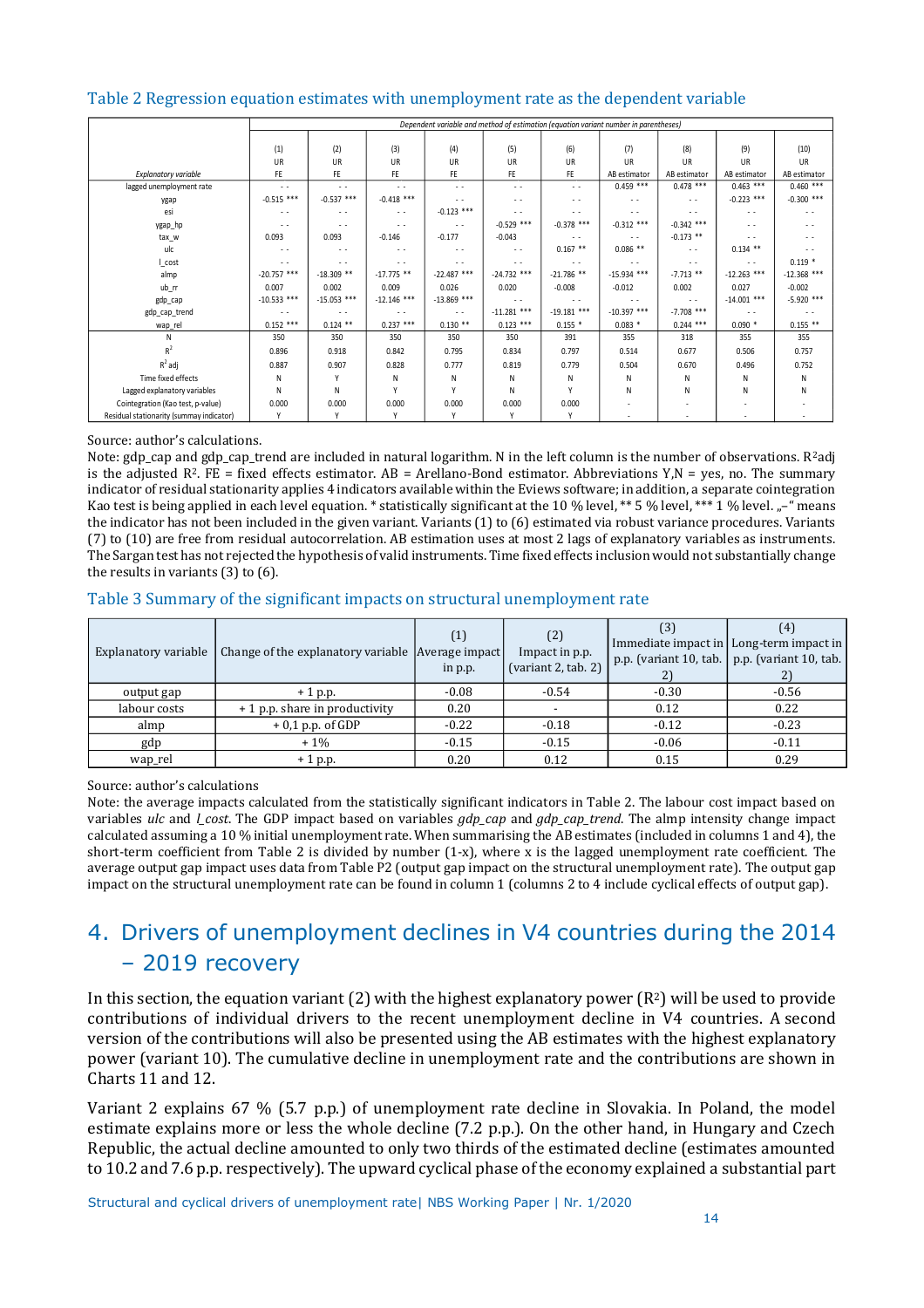of the unemployment decline, suggesting a likely subsequent correction. A smaller part of this cyclical decline could also be of a more permanent structural nature due to hysteresis (see Table 3, column "Average impact"). The improvement in structural (permanent) economic performance also had a downward effect. A non-negligible role was also played by active labour market policies and the decline in working-age populations. These two factors most likely enabled some unemployed individuals to permanently exit long-term unemployment. The AB estimates result in similar contributions to the above described ones. However, they also assign a significant impact to labour costs. In Slovakia, the increase in average labour costs as a ratio to labour productivity was the highest in V4 and therefore partially hampered the unemployment decline. The unexplained residuals are determined by other country specific factors which cannot be captured by the models.

Chart 11 Decomposition of unemployment Chart 12 Decomposition of unemployment declines in V4 in 2014-2019<sup>14</sup> (contributions in declines in V4 in 2014-2019 (contributions in p.p, fixed effects estimate, variant 2) p.p., AB estimate, variant 10)







Source: author's calculations and source: author's calculations source: author's calculations

Some relevant data is available to provide evidence on the factors that might have contributed to the large residual in case of Slovakia. In Slovakia, labour mobility increased since 2007 and is potentially an additional driver not captured by the model above due to data unavailability. Eurostat data however suggests that the mobility increase was not larger in Slovakia than in other V4 countries15. More importantly, active labour market policies underwent some efficiency enhancement in the given period (Hidas et al. (2016)), which could have resulted in a somewhat larger impact than the expenditure intensity implied in the models above. Another potential reason is that in Slovakia, the economic recovery and related aggregate demand growth was to a smaller extent met by technological improvements and to a larger extent by simple extension of the employed labour force. This argument seems relevant, as Slovakia in comparison with the other V4 countries recorded a smaller increase in investment, capital intensity and labour productivity, as well as the rate of innovation and research and development16. One potential reason of these less dynamic developments could stem from stagnation in the quality of business environment in the country.

 $14$  = difference between the average number in 2019 and the average number in 2013

<sup>15</sup> We measure mobility in this case as the share of persons employed who usually work outside their NUTS2 region of residence. The data source is Eurostat LFS microdata obtained on the basis of the research project RPP n°185/2018-LFSEU-SILC-SES.

<sup>&</sup>lt;sup>16</sup> The sources of the indicators mentioned in this paragraph are as follows: capital intensity, productivity, investment and research and development from Eurostat; innovation data from the OECD Innovation indicators; business environment quality data from the World Bank, Ease of Doing Business.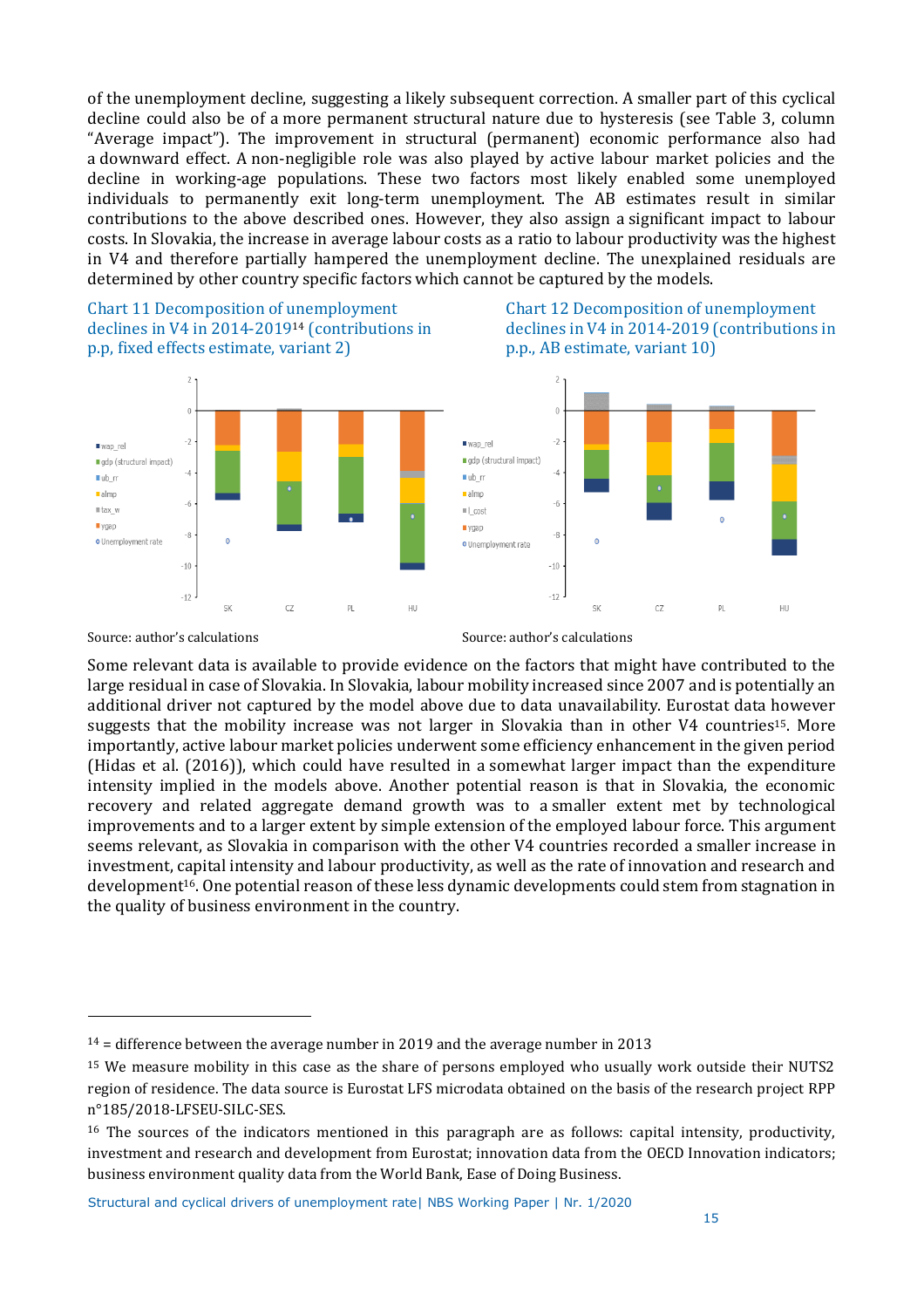## 5. Current and expected structural unemployment rate developments in Slovakia

## 5.1. The coronavirus crisis eliminated the labour market overheating

As previous evidence and Chart 13 indicate, the Slovak labour market was overheated prior to the coronavirus crisis. This means that employers were aiming to employ a larger number of persons than is feasible in the long-term. Indicators such as high numbers of vacancies, labour shortages and the number of job-to-job flows strongly indicated overheating17. With the onset of the pandemic, the labour market situation deteriorated and unemployment increased to 7 %<sup>18</sup> towards the end of 2020. Correspondingly, the overheating indicators moderated. The labour market is stabilising and there are signs of recovery, but some risks related to the crisis persist even in mid-2021.

Chart 13 Labour market tightness indicators



Source: SO SR, Labour offices, profesia.sk, author's calculations

## 5.2. The impact of the cycle on NAIRU turned opposite

The above mentioned upward cycle in the economy in the pre-pandemic period supported also structural employment and unemployment. But the pandemic and the worsening in the cyclical conditions most likely acted to increase structural unemployment to some extent. According to NBS estimates, there was a worsening of the output gap in 2020<sup>19</sup> by 7 p.p. Given the elasticity -0.08 from Table 3, this could have meant an increase in structural unemployment rate by 0.6 p.p. This impact can decline in subsequent years, as the labour market recovers.

## 5.3. Strong labour cost growth and automation

Chart 14 shows that labour cost growth recently significantly exceeded productivity. This was brought about by the labour market tightness and some legislative measures. As a result, labour costs became the main barrier to future firm level growth (Chart 15). Consequently, firms had to consider more intensively options of increasing efficiency of individual production units. It is likely that these efforts are still present, as labour costs relative to productivity have not adjusted downwards during the most recent period. Empirical studies (e.g. Hamermesh (2014)) and the empirical results above suggest that employment can be adversely affected by labour cost shocks and that an adverse influence on unemployment due to this factor can persist in the near future. The legislative labour cost increases

<sup>17</sup> Karšay (2018)

<sup>18</sup> In LFS methodology. The registered unemployment rate from the Labour offices recorded 7.4 %.

<sup>19</sup> Based on the NBS P4Q-2020 forecast.

Structural and cyclical drivers of unemployment rate| NBS Working Paper | Nr. 1/2020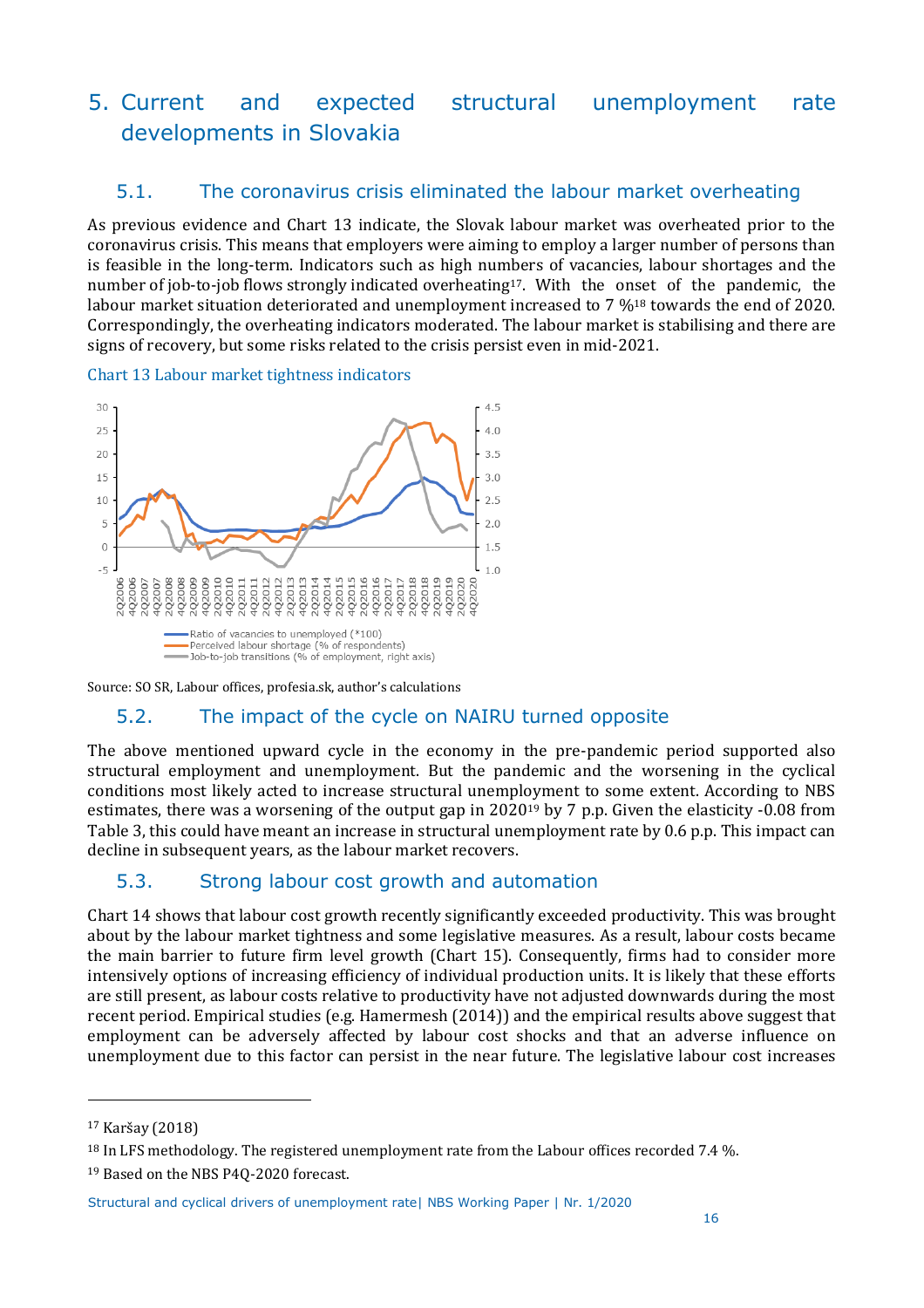from 2018 until early 2020 could have amounted to approximately 1.3 % of labour costs<sup>20</sup>. Using the elasticity from Table 3 suggests that this could result in an upward influence on structural unemployment rate of about 0.3 p.p., mainly if the reaction takes place with a lag. On top of this direct legislative impact, labour costs increased cumulatively by 10 p.p more than labour productivity within the 2017 to 2019 period. Part of this increase can be permanent and result in additional upward pressure on structural unemployment rate.





Source: SO SR Source: ZAP SR, PWC.







Apart from these specific effects, there is a general worldwide automation drive. Studies by OECD and PWC show that automation might significantly affect broad areas of the economy, such as manufacturing, transport, financial sector, and other services. These studies also show that Slovakia might be among the OECD countries affected the most due to its higher share of automatable sectors and somewhat lower current technological sophistication levels. This could result in some structural unemployment increase due to the automation process if redundant labour is not immediately employable in other sectors. However, the studies also stress that the automation process is typically gradual and takes decades, while the related jobs lost are over time replaced by expanding employment in other sectors, e.g. services, as automation also contributes to higher global wealth and related labour demand. Thus, automation might only be a gradual force not causing abrupt changes in unemployment.

## 5.4. Active labour market policies

It is unclear how the volume of expenditure or efficiency of labour market policies will evolve in the future. But in case of an increase by 0.1 % of GDP, one could expect a downward impact on structural unemployment rate by around 0.2 p.p. based on the results in Table 3. At present, the volume of ALMP expenditure as a proportion of GDP in Slovakia is among the lowest ones in the EU21.

## 5.5. Increasing retirement rate and resulting vacancies

The adverse demographic developments, as described in Part 2.3, are affecting the Slovak potential output growth negatively. However, technically, the lower proportion of youth puts some downward compositional pressure on the unemployment rate and some vacancies due to increased retirement might be filled by persons previously in long-term unemployment. Table 3 suggests that if the ratio of

<sup>&</sup>lt;sup>20</sup> The surcharges for public holiday, night and weekend work and above average minimum wage increases are considered herein. Author's calculations.

<sup>21</sup> Source: EC, DG Ecfin, 2018 data.

Structural and cyclical drivers of unemployment rate| NBS Working Paper | Nr. 1/2020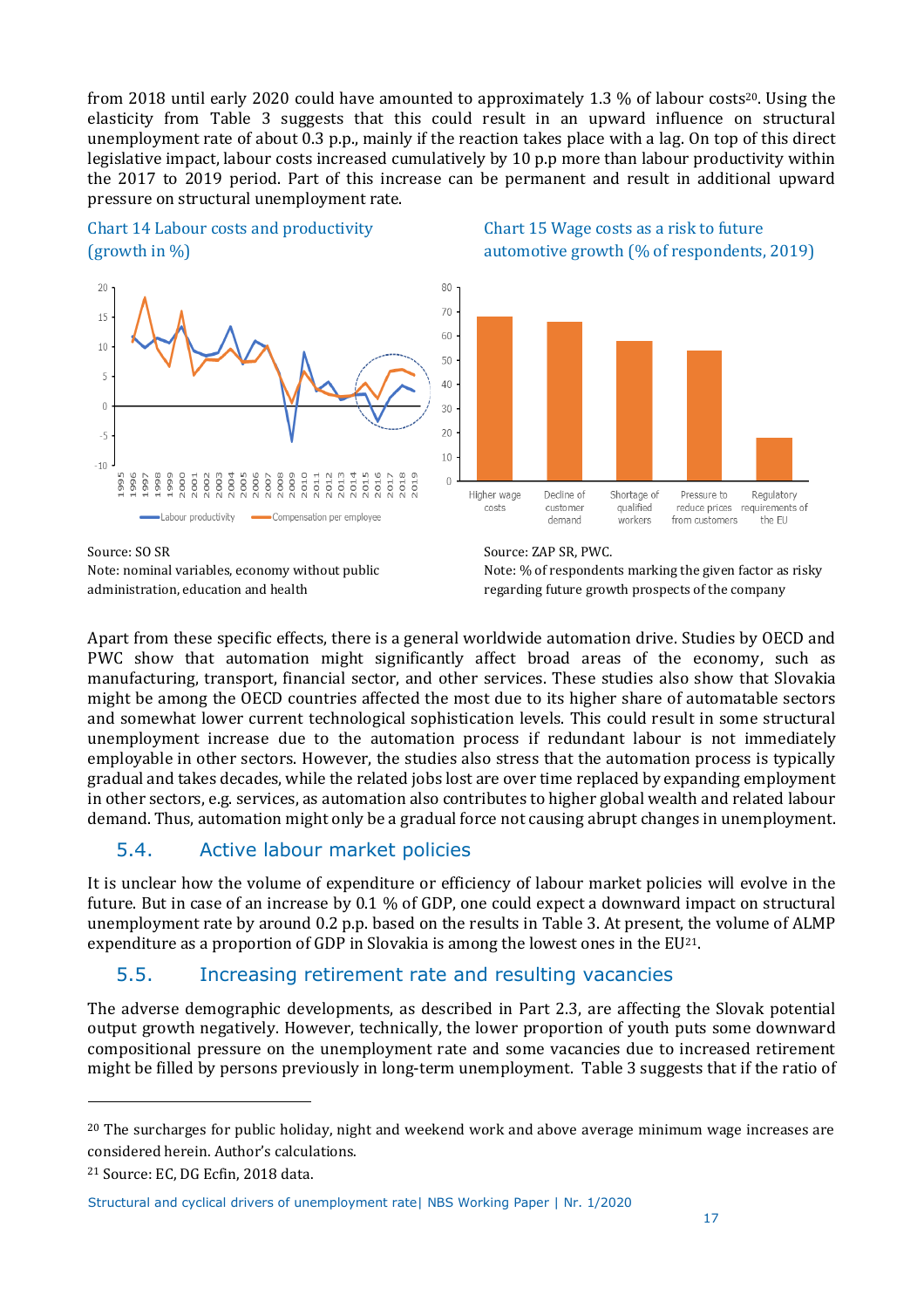working-age to total population decreases by around 2 p.p. in the next 3 years<sup>22</sup>, the unemployment rate might decline by around 0.4 p.p.

## 5.6. Increased hiring due to structural economic growth

Potential output of the Slovak economy has been growing in the past and is likely to continue to do so, although it will to a greater extent depend also on the presence of productivity enhancing reforms. The potential for growth stemming from lower labour costs is quickly declining. Other likely sources of potential growth in the future will include public investment (e.g. EU structural funds) and continuing domestic and global demand growth in the foreseeable future resulting in growing labour demand. Employment is likely to grow because of growing labour demand in services and growing investment and capital stock, which might be complementary to higher labour inputs.

## 6. Conclusion

The recovery period after the Great recession (2014-2019) witnessed a sharp unemployment rate decline partly driven by cyclical and partly by structural factors. The labour market temporarily absorbed a larger number of workers than it was able to employ in the long run. The overheating was eliminated with the onset of the coronavirus crisis.

Prior to the pandemic, some important structural (more permanent) factors were also driving unemployment downwards. The favourable cyclical phase helped to integrate some previously longterm unemployed persons back into the labour market. Higher ALMP spending and some efficiency enhancing changes helped improve the labour market status of participants. Even though the demographic developments are rather adverse from an economic perspective, they technically supported the decline in unemployment rate by enabling employment of some persons outside of permanent employment and compositionally reducing the share of youth with a higher unemployment rate. There were signs of rising quality of human capital (higher educational attainment, lower crime rate) with potentially favourable employment effects, despite some shortcomings in the quality of the education process. The labour force became more willing to move to other regions due to a higher overall wage level and more employment opportunities and this could have helped with reducing the structural unemployment rate. In addition, there was continuous structural economic growth accompanied by growing productivity, wages and investment with favourable effects on structural unemployment.

The econometric analysis of the drivers of unemployment confirmed statistically significant impacts of most of the abovementioned influences. It also hinted at the adverse effects of increases in labour costs above the level of labour productivity.

These findings were applied to decompose the unemployment rate declines across V4 countries. The decomposition showed both cyclical and structural drivers important for each country. The model can capture most of the decline in unemployment within the given period. But in Slovakia, the unexplained residual is sizeable. The potential explanations stem from more efficient active labour market policies focussed more on job creation subsidies and retraining, as well as a lower technological and capital intensity of the economic expansion in Slovakia. Related to the above factors, such as higher mobility or higher structural performance of the economy, a higher level of job-matching efficiency could have been behind the favourable structural unemployment developments, but its identification is outside the scope of the present study.

Beyond the 2014-2019 period, one can expect the repercussions from the coronavirus crisis, increasing production efficiency and automation to put an upward pressure on structural unemployment. These factors could be offset by a more favourable impact of structural economic growth and some reduction in unemployment stemming from the current demographic decline.

<sup>22</sup> Author's calculation

Structural and cyclical drivers of unemployment rate| NBS Working Paper | Nr. 1/2020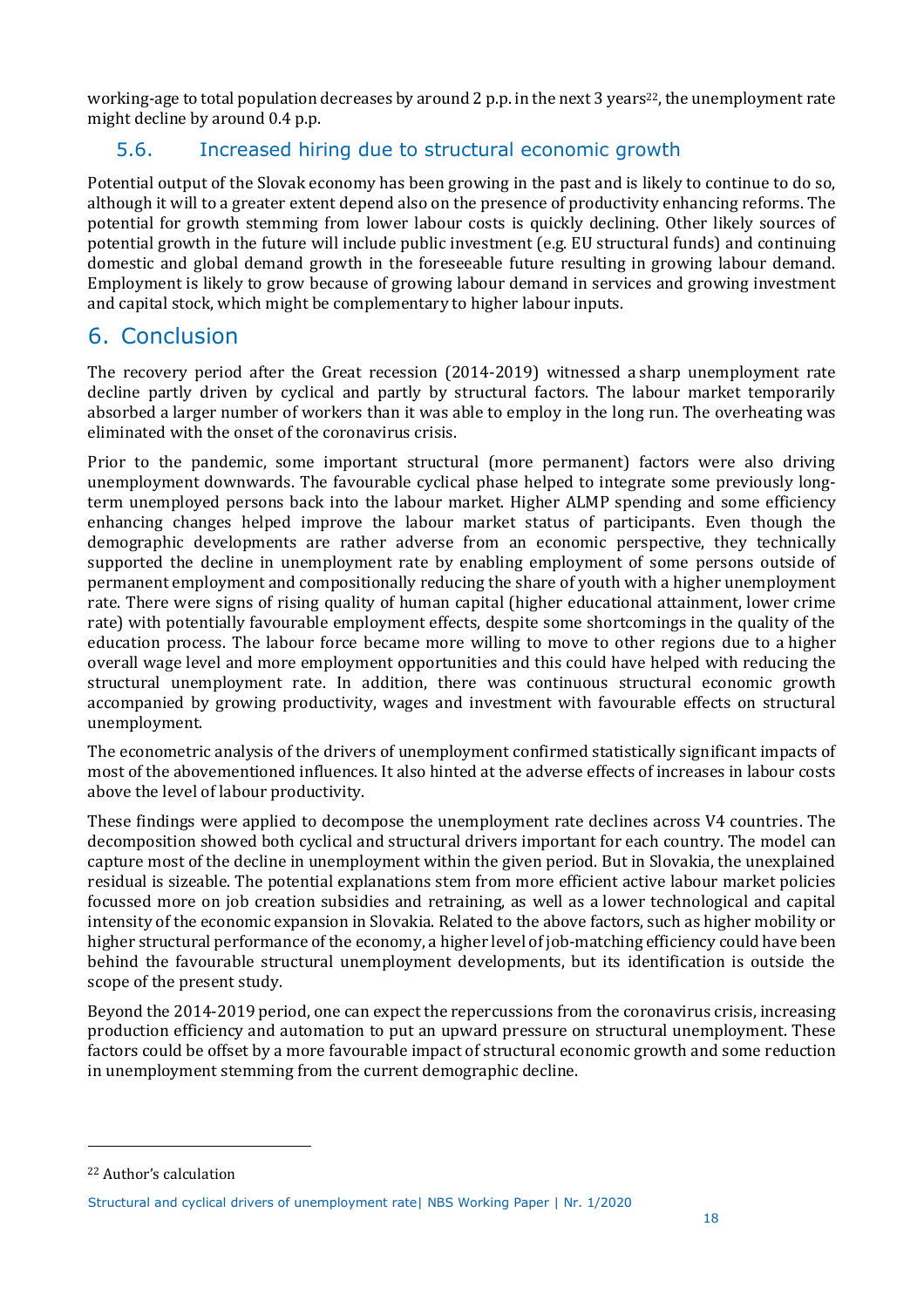## Alexander Karšay

### [analytici@nbs.sk](mailto:analytici@nbs.sk)

## **Bibliography**

- 1. Ball, L.M. (2009): "Hysteresis in unemployment: old and new evidence." NBER Working Paper Series, 14818.
- 2. Balmaseda, M., Dolado, J.,J., López-Salido, J.D. (2000): "The dynamic effects of shocks to labour markets: evidence from OECD countries." Oxford Economic Papers 52, 3-23.
- 3. Bassanini, A., Duval, R. (2006): "Employment patterns in OECD countries: reassessing the role of policies and institutions." OECD Economics Department Working Paper No. 486.
- 4. Bassanini, A., Duval, R. (2009): "Unemployment, institutions and reform complementarities: reassessing the aggregate evidence for OECD countries." Oxford Review of Economic Policy 25, 1, pp. 40-59.
- 5. Cameron, C., Trivedi, P. (2005): "Microeconometrics. Methods and applications." Cambridge University Press.
- 6. Card, D., Kluve, J., Weber, A. (2017): "What Works? A Meta Analysis of Recent Active Labor Market Program Evaluations." NBER Working Paper No. 21431.
- 7. EC (2018): "The effects of the minimum wage on employment: Evidence from a panel of EU Member States." Analytical Web Note 1/2018.
- 8. Fabiani, S., Locarno, A., Oneto, G.P., Sestito, P. (2001): "The sources of unemployment fluctuations: an empirical application to the Italian case." Labour Economics 8, 259–289.
- 9. Fritsche, U., Logeay, C., (2002): "Structural Unemployment and the Output Gap in Germany: Evidence from an SVAR Analysis within a Hysteresis Framework". DIW Berlin Discussion Paper 312.
- 10. Grabek, G., Kłos, B. (2013): "Unemployment in the Estimated New Keynesian SoePL-2012 DSGE Model." National Bank of Poland Working Paper No. 144.
- 11. Habrman, M., Rybák, J. (2016): "Institutional drivers of NAIRU" IFP Economic analysis 36.
- 12. Hamermesh, D. (2014): "Do labor costs affect companies' demand for labor?" IZA World of Labor 2014:3.
- 13. Heimberger, P. (2019): "What is structural about unemployment in OECD countries?", Review of Social Economy, DOI: 10.1080/00346764.2019.1678067
- 14. Hidas, S., Vaľková, K., Harvan, P. (2016): "Veľa práce na úradoch práce." Ekonomická analýza 40, Inštitút finančnej politiky.
- 15. Jean, S. and Jimenez, M. (2007): "The Unemployment Impact of Immigration in OECD Countries", OECD Economics Department Working Papers, No. 563.
- 16. Jean, S., Jimenez, M. (2007): "The Unemployment Impact of Immigration in OECD Countries.", OECD Economics Department Working Papers, No. 563.
- 17. Karšay, A. (2018): "Sprievodné javy nedostatku pracovných síl v SR." Biatec, č. 2/2018.
- 18. Karšay, A. (2019): "Konkurencieschopnosť pracovnej sily v SR." Biatec, č. 3/2019.
- 19. Lichter, A., Peichl, A., Siegloch, S. (2014): "The Own-Wage Elasticity of Labour Demand: A Meta-Regression Analysis." IZA Discussion Paper No. 7958.
- 20. Liu, G., Fraumeni, B.M. (2020): "A brief introduction to human capital measures." IZA DP No. 13494
- 21. Mendieta-Muñoz, I., Rada, C., Santetti, M., Arnim, v.R. (2020): "The US labour share of income: What shocks matter?" University of Utah Econmics Working Paper 2020-02.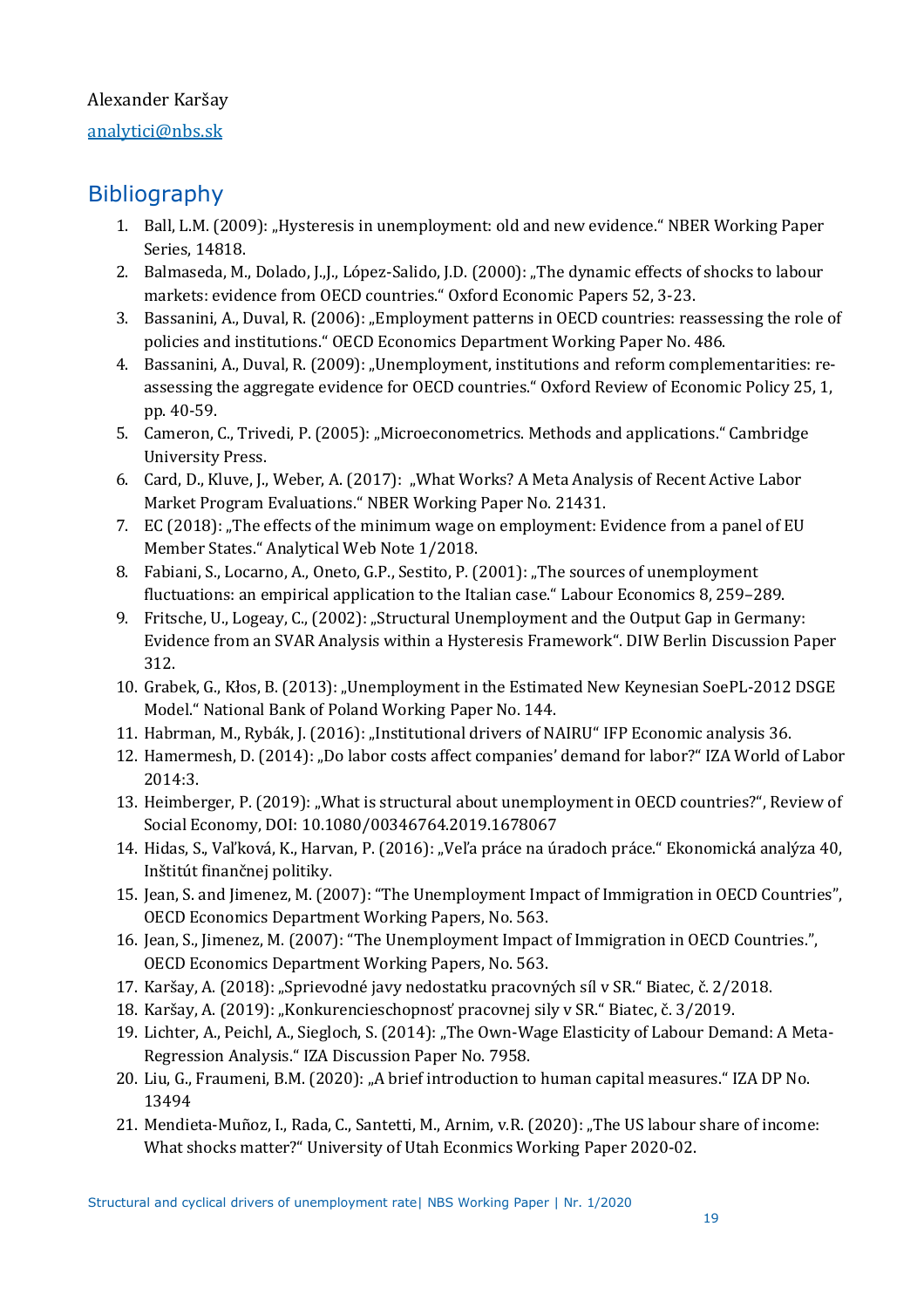- 22. Miyamoto, H., Suphaphiphat, N. (2020): "Mitigating Long-term Unemployment in Europe" IMF Working Paper, WP/20/168.
- 23. Nesporova, A. (2017): "Long-term unemployment in Central Europe: A review of its nature and determinants in five countries." ILO Employment working paper No. 218.
- 24. OECD Employment Outlook (2019): "The future of work."
- 25. Orlandi, F. (2012): "Structural unemployment and its determinants in the EU countries." European Commission Economic Papers 455.
- 26. Petráš, J. (2018): "Kto chce žať, musí siať." Inštitút sociálnej politiky.
- 27. Petráš, J. (2019): "Dočasná práca ako šanca pre znevýhodnených." Inštitút sociálnej politiky.
- 28. PWC (2018): "Will robots really steal our jobs?" An international analysis of the potential long term impact of automation.
- 29. Ridell, C., Song, X. (2011): "The Impact of Education on Unemployment Incidence and Reemployment Success: Evidence from the U.S. Labour Market." IZA Discussion Paper No. 5572.
- 30. Ullah, S., Akhtar, P., Zaefarian, G. (2017): "Dealing with endogeneity bias: The generalized method of moments for panel data." Industrial Marketing Management, 71. pp. 69-78.
- 31. Wolbring, T., Leszczensky, L. (2019): "How to deal with reverse causality using panel data? Recommendations for researchers based on a simulation study." Sociological Methods and Research 1-29.